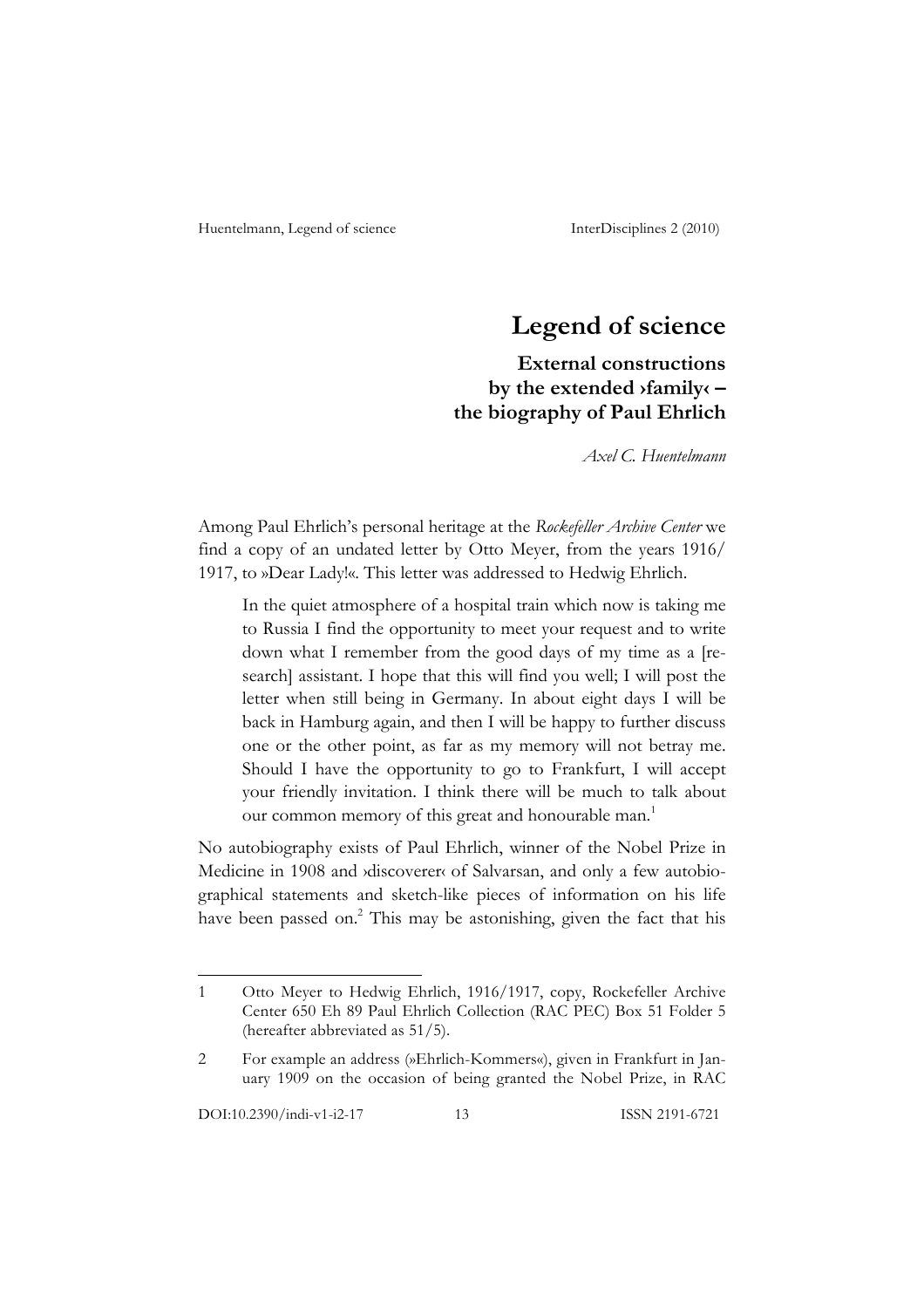less famous colleagues and contemporaries considered it desirable to tell posterity about their lives, like Friedrich von Müller (1953), Bernhard Naunyn (1925), Carl Ludwig Schleich (1920), Ehrlich's ›tutor‹ Wilhelm von Waldeyer-Hartz (1921), who again refered to his ›tutor‹ Adolf Kußmaul as an example, who had published his personal memories (Waldeyer-Hartz 1921: V; Kußmaul 1902). In the 19<sup>th</sup> and 20<sup>th</sup> centuries it was rather common for famous life scientists and physicians to write memoirs at the end of their lives. These autobiographies were written as a retrospective memory to make later generations remember one's own pride in achievements. Furthermore, these memoirs allowed their authors to present their own contributions to ›progress‹ as well as to the process of modernization.

Even in periods of crisis (and lack of confirmation) countless autobiographies were written, e. g. after the First and Second World War. These texts served as justification, self-assurance and keeping control of the interpretation of one's own life. If a scholar or a politician did not write memoirs himself or herself, others did: disciples, successors, relatives, contemporaries. This group of people can be understood as an extended academic family, possibly including a sworn-in team of colleagues as well as the scientific community.<sup>3</sup> From Albert Schweizer to Ferdinand Sauerbruch the German history of medicine has maintained the illusion of great men as physicians with an intense passion for their profession. This hagiographic approach to the history of an academic discipline has no match (Gradmann 1998; 2003: 245). It was the autobiographers' or their disciples' goal to classify the main achievements and to locate themselves in a tradition of great scientists. Furthermore there is a great demand for biographies of life scientists, also providing the reader – mainly physicians – with orientation for their work, while at the same time a certain ethos of a passionate and charitable physician is

PEC Box 3 Folder 8; or a sketch he sent to Christian A. Herter, 10.7. 1909, RAC PEC 1/17.

<sup>3</sup> See e.g. Legout 1999, who describes the Institute Pasteur as a »lieu de memoire« and the close community of scientists as a family.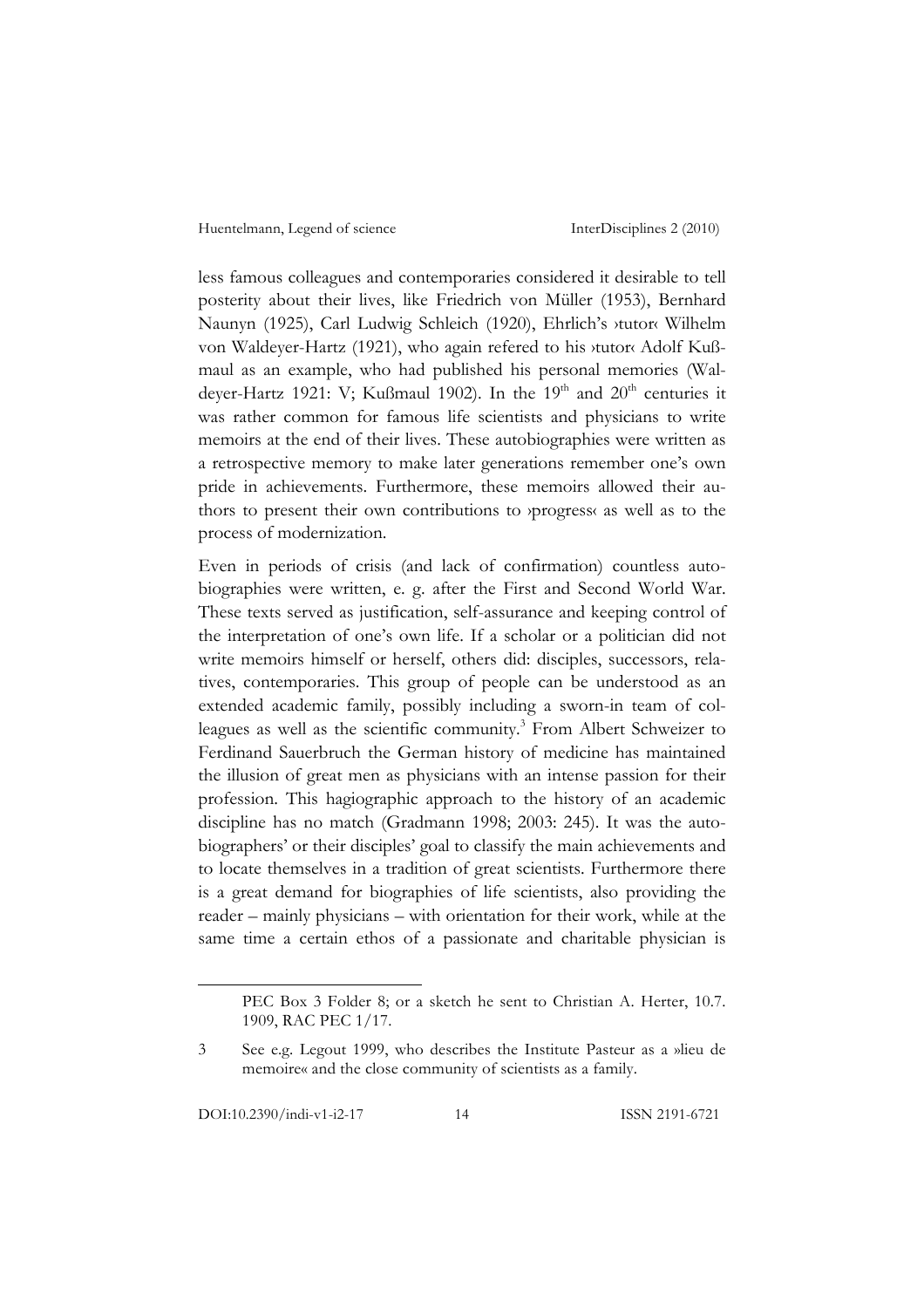idealized and facilitated to the medical profession – the biography in some way serves as living evidence of this ideal.<sup>4</sup> The construction of icons of science worked most of all as a commemorative practice, and the collective memories of Paul Ehrlich, Robert Koch or Louis Pasteur as ›saints‹ of medicine helped creating the identity of an extended ›family‹, of the discipline and of the nation (Söderqvist 1997; Abir-Am 1999).

Earlier biographies of Paul Ehrlich (Lazarus 1922; Marquardt 1924 & 1951; Venzmer 1948; Loewe 1950; Greiling 1954; Satter 1963; Bäumler 1979) describe him as a hero, as the founding-father of chemotherapy, as a saint of science and a benefactor of mankind. Another metaphor characterizes Ehrlich as somebody who was oblivious of everything around him, a childish professor who, far from any earthly interest, made countless experiments in his laboratory to find out about scientific truth. Both narrations are rather fiction than reflections of Paul Ehrlich's yreak life and every day activities, which consisted essentially of organizing knowledge and literature as well as of administering a scientific cooperation organized according to the division of labour.

As a Nobel Prize winner and the »inventor of chemotherapy«, contemporaries as well as later generations doubtlessly considered Paul Ehrlich ›worthy of a biography‹ and his achievements worth to be remembered.5 Still, his family, his former staff and colleagues had a specific interest in a biography on Paul Ehrlich. In this paper I will give a short account of his life. I will then present the ›history of the biography‹, how books on Ehrlich were (or were not) realized and for which purposes the relevant pieces of information were collected. These biographical memories of friends and colleagues laid the groundwork for later biographies as well as for the movie on Paul Ehrlich. These bits and pieces of collective

DOI:10.2390/indi-v1-i2-17 15 ISSN 2191-6721

<sup>4</sup> The great number of biographies on physicians and life scientists bases probably on the need not only of the biographers (or the autobiographers) to locate themselves in the tradition of great men, but also on the demand of a wide readership – mainly physicians themselves – for guidance and orientation for their own work, cf. Frank Stahnisch, cited in Klein 2006: 9.

<sup>5</sup> To refer to the keyword by Schweiger 2009.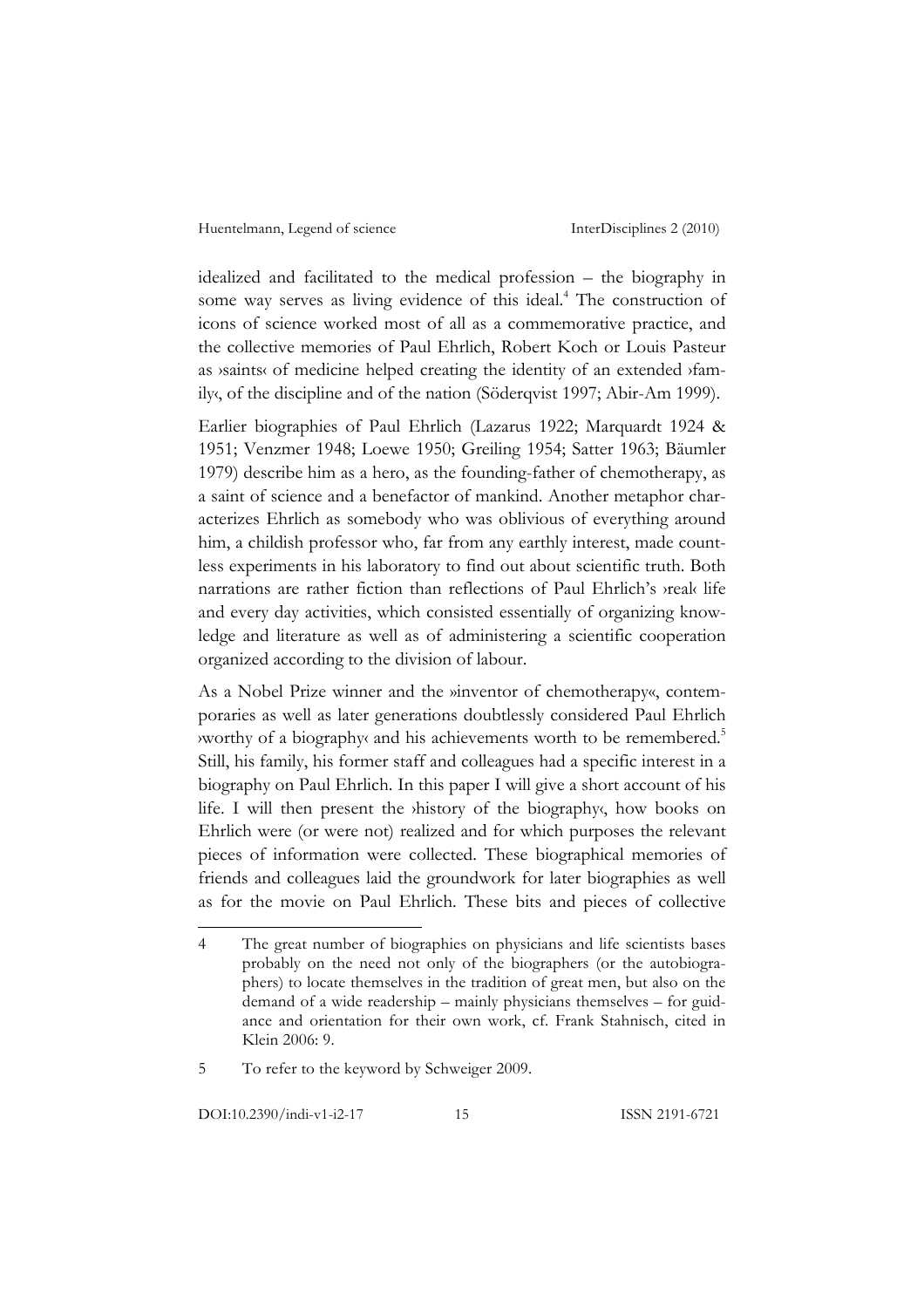memory can be found among Paul Ehrlich's personal papers at the Rockefeller Archive Center. Ehrlich's papers have a changeful history of their own. The archival records do not only consist of his personal papers but also of documents by others, growing with every article written on Ehrlich and his legacy. Finally, by some examples I will illustrate the construction of biographic legends. Among others, this will be about Ehrlich's alleged early talent for chemistry.

#### **Paul Ehrlich – stages of a biography**

In 1854 Paul Ehrlich was born at Strehlen near Breslau, where he grew up. After having attended grammar school in Breslau, Ehrlich studied medicine there, in Strassburg and Freiburg. Already during his studies Ehrlich had distinguished himself by dye-technological studies on the histology and morphology of cells, and immediately after the completion of his doctorate in Leipzig the leading German internist, Theodor Frerichs, made him his assistant at the *Charité* in Berlin. At the *Charité* Ehrlich enjoyed much freedom. During his years there he worked on the histological colouring of cells, particularly blood cells, he worked on blood diseases and started first chemotherapeutical research projects. These studies resulted in being appointed university professor in July 1882, at a comparatively young age. In the following year Paul Ehrlich married Hedwig Pinkus, daughter of the Silesian textile industrialist Joseph Pinkus. In 1885 he published what later became his habilitation thesis on the *Requirement of the organism for oxygen.* 6

Until the mid-1880s his future prospects looked splendid, but in 1885 his mentor Theodor Frerichs committed suicide. Ehrlich's relations to his new superior, Carl Gerhardt, were difficult. After a professional crisis, suffering from tuberculosis and a health stay in Egypt in 1888/1889, Ehrlich worked first at a private laboratory and from 1891 on at the newly founded *Institute for Infectious Diseases*, which was headed by Robert Koch. It was there where, together with Emil Behring, he developed the

<sup>6</sup> Cf. Ehrlich 1956-1960; and for this and the following paragraphs Huentelmann 2011.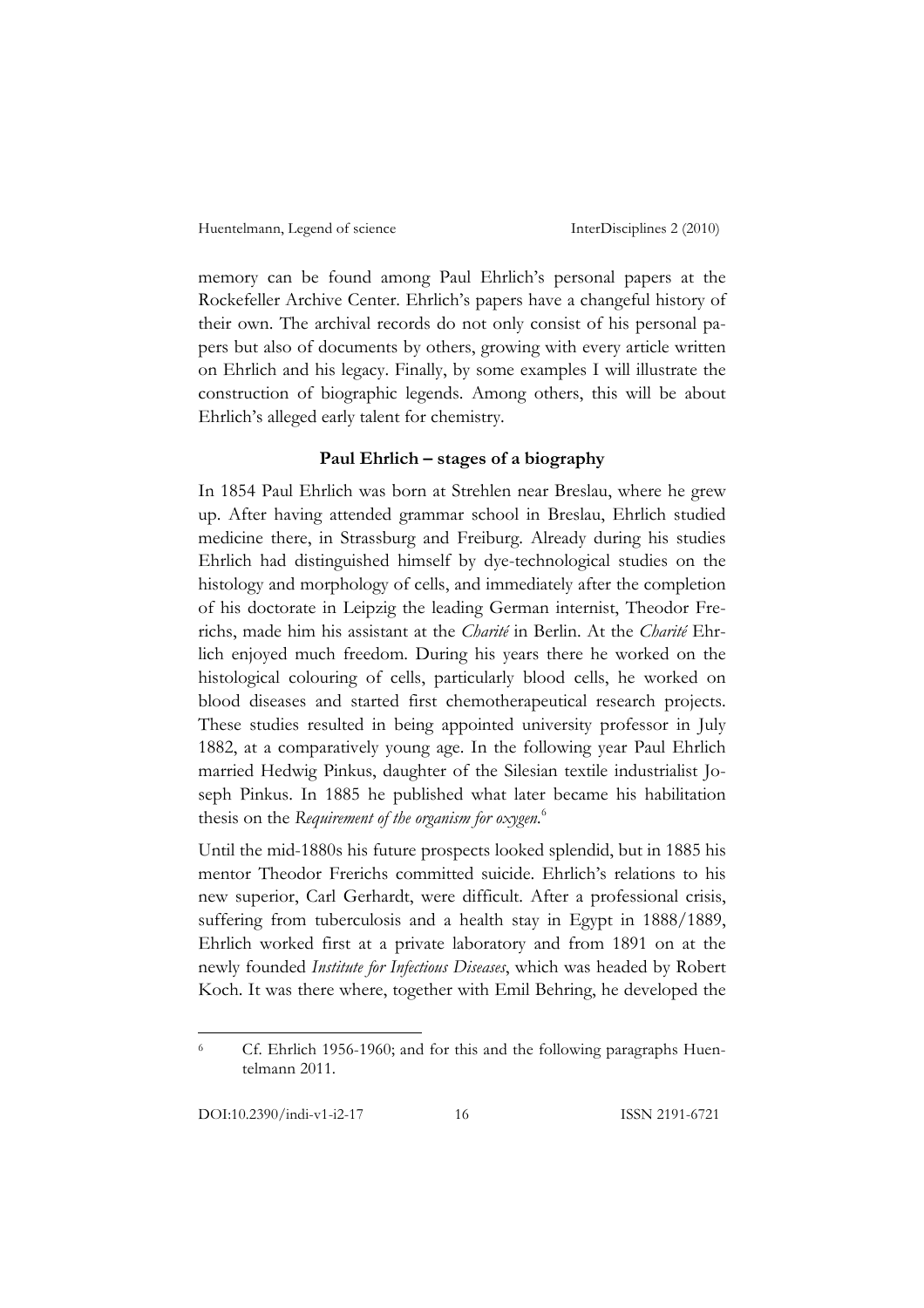anti-diptheria serum, which was celebrated as a new kind of therapy and as a milestone in medicine. The anti-diphtheria serum did not only mean a scientific but also an economic success. With the serum being marketed, the medical administration started discussing state regulation for it, and a state control station for anti-diphtheria serum was established. After it had become independent in 1896 as the *Institut für Serumforschung und Serumprüfung* (*Institute for Serum Research and Serum Testing*), Paul Ehrlich was appointed its director. In the following years, Ehrlich and his staff worked on questions of determining the value of sera, of standardizing evaluations as well as of the development and constitution of antitoxins (and toxins) or antibodies as well as on the course of immunological processes which Ehrlich explained by his sidechain theory.

In 1899 the institute was transfered to Frankfurt and renamed *Institut für experimentelle Therapie* (*Institute of experimental Therapy*), thus symbolizing the shift of its research focus. After the turn of the century, Ehrlich increasingly turned towards dye therapy and extended it to what was to become chemotherapy. Ehrlich reduced the operative principle of the antitoxins produced by the body as a reaction to toxins to their molecular or chemical composition, in the course of which antitoxins and toxins neutralized each other. Following this model, Ehrlich searched for chemical substances which had a direct effect on the pathogenic germ causing a certain illness or on its toxic substances but were neutral towards the organism. In the context of searching such ideal »magic bullets« that ideally target the pathogen, chemical substances were supposed to be experimentally and systematically examined for their therapeutic effects. In this context, Ehrlich also concentrated on illnesses caused by exotic parasites, such as malaria, later sleeping sickness and syphilis. Furthermore, he focused on certain chemical substances, most of all the basic dyes of the azogroup, with which he was familiar (aniline dyes) and later on arsenic.

Furthermore, in 1901 Ehrlich had received private donations to drive on experimental cancer research. With the countless animal experiments, research in the field of experimental therapy proved to be extraordinarily expensive, and the Institute's chronical lack of funding was the reason for repeated overspending. Only by Franziska Speyer's foundation and

DOI:10.2390/indi-v1-i2-17 17 ISSN 2191-6721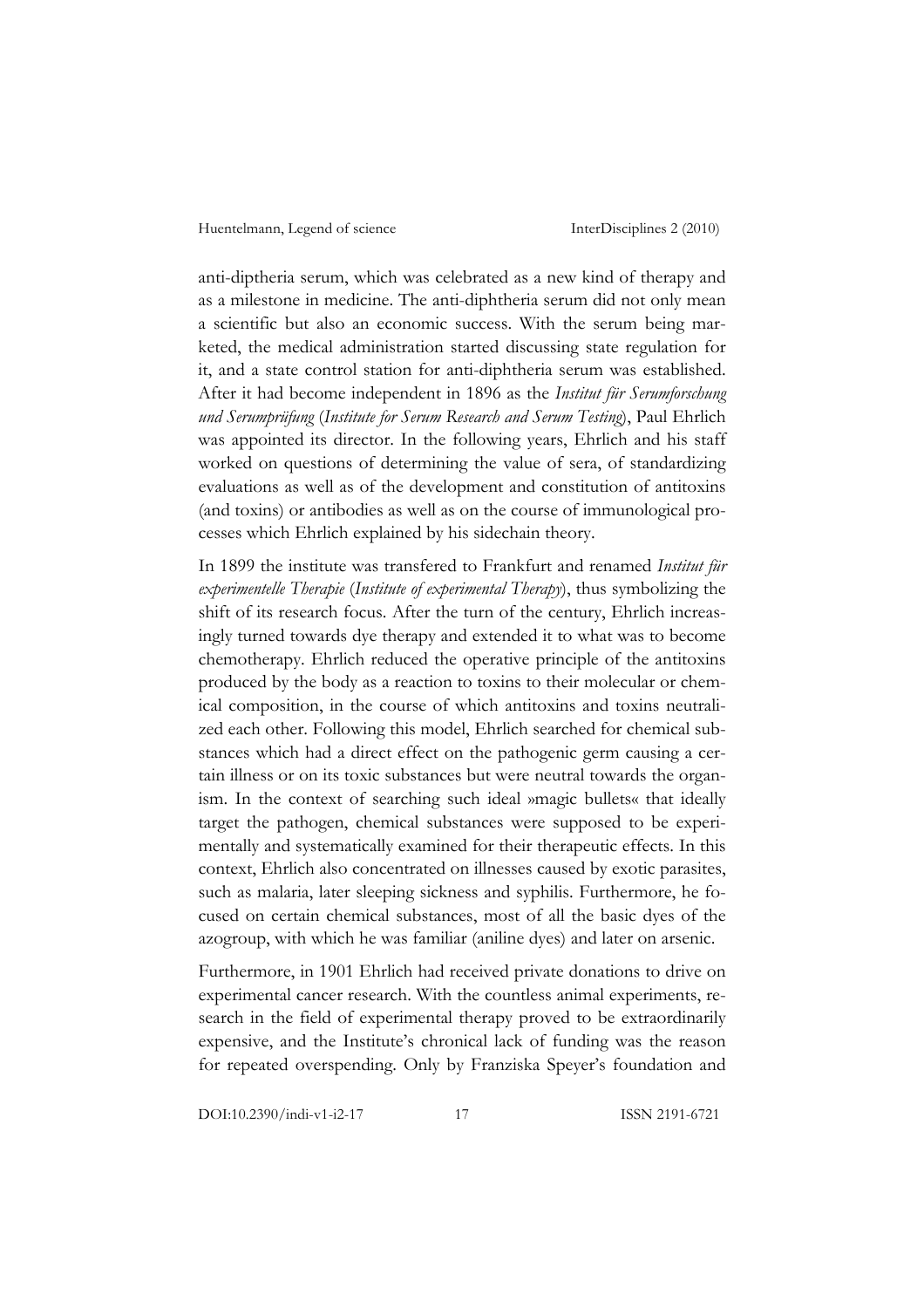the establishment of the *Georg-Speyer-House* in 1906 the funding of experimental research was provided with a solid basis, so that the experiments could be extended at a large scale. After Paul Ehrlich had been granted the Nobel Prize for Medicine for his works in the field of immunology in 1908, he achieved the breakthrough in the field of chemotherapy two years later. This discovery made his fame last. By Salvarsan, Ehrlich and his staff had developed a remedy against syphilis which was very effectful and easy to applicate, and thus they had also practically realized the ideal of the »magic bullets« propagated by Ehrlich, on whose clinical testing and improvement he worked in the following years. After a first serious illness in the winter of 1914/1915, Paul Ehrlich died in August, 1915 – mourned by posterity as a benefactor of mankind.

#### **How to construct a biography**

As mentioned, Paul Ehrlich did not write an autobiography. He did not like writing »artistic letters«, as he called official letters, expert's reports or longer manuscripts. An alternative was a biography based on interviews, something which Ehrlich and his family planned after his  $60<sup>th</sup>$ birthday (Schiff 1916; Bäumler 1979). This project was never realized, so that Paul Ehrlich's death put an end to all plans for an autobiography. In October 1915, soon after his death, Hedwig Ehrlich decided to appoint a biographer in order to keep the memory of her husband alive. She gave the task of collecting material and writing the biography to a former assistant and staff member of Ehrlich, Leonor Michaelis, and to her nephew Felix Pinkus.<sup>7</sup> Though much material as well as many contemporary witnesses (Hedwig Ehrlich among them) could help to describe the last years of his career, only little information had survived on the first thirty years of his life. Ehrlich himself had only made sporadic remarks on his childhood and education, and most of his fellows had already died.<sup>8</sup>

<sup>7</sup> NN (Leonor Michaelis) to Felix Pinkus, 5.6.1916, RAC PEC 60/11.

<sup>8</sup> There was only little Hedwig Ehrlich knew about his youth. »What a pity that Neisser is not alive anymore, just as Mr. Max Cohn who would still know some things. These two gentlemen would also have known much about his time as a university student, about which unfortunately I can-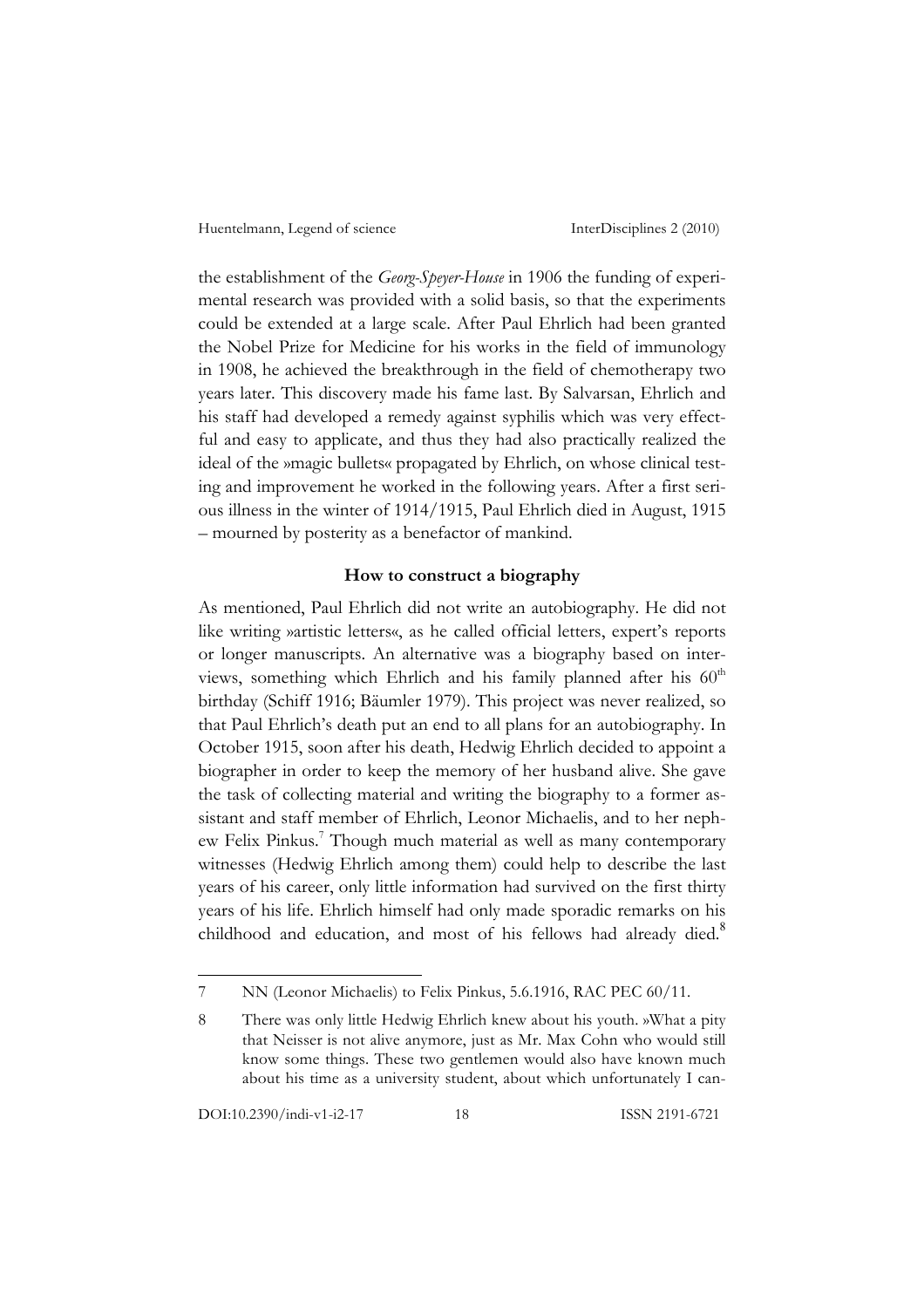Thus, Michaelis and Hedwig Ehrlich wrote to old friends, schoolmates and relatives to collect information on Paul Ehrlich.<sup>9</sup> Michaelis asked a former schoolmate, Max Grube, »to shortly and freely summarize the memories of this schoolmate and of school in general. Any memory from this time would be of great value for my purpose, as unfortunately sources from this time are very scarce«.<sup>10</sup>

The results varied: Alfred Neumann pinned down memories of Paul Ehrlich from his own childhood and his years of studying,<sup>11</sup> while Otto Meyer wrote some pages on his time as Ehrlich's assistant at the *Cha*rité.<sup>12</sup> Among the documents of the Faculty Department of Medicine of Leipzig University, Leonor Michaelis researched Ehrlich's lost dissertation thesis on the *Theory and Practice of Histological Staining*. 13 In the course of time, these bits and pieces of memory were supplemented by the recollections of family members, colleagues and staff members such as Franz Oppenheimer, a former doctoral student of Ehrlich, who pub-

DOI:10.2390/indi-v1-i2-17 19 ISSN 2191-6721

l

not tell anything myself. It is such a pity that death has been such a grim reaper among my husband's colleagues from those days. On Strasburg Salomonsen, Kopenhagen and Waldeyer may be supposed to be best informed, after all. I do not know anybody from the time in Freiburg. Also, I have never seen any *>Collegienhefte*< [college exercise books], study books or the like. Unfortunately, there does not even exist any letter by Carl Weigert from those days.« Hedwig Ehrlich to NN (Leonor Michaelis), 25.2.1917, RAC PEC 60/11.

<sup>9</sup> Cf. correspondence in RAC PEC Box 51; 59/1; 60/11.

<sup>10</sup> NN (Leonor Michaelis) to Max Grube, 28.2.1917, RAC PEC 60/11.

<sup>11</sup> See NN (Alfred Neumann) to NN (Hedwig Ehrlich), 25.3.1916, RAC PEC 51/7.

<sup>12</sup> See Otto Meyer to Hedwig Ehrlich, undated ca. 1916/1917, RAC PEC 51/5.

<sup>13</sup> See University Library Leipzig University, 20.3.1917, RAC PEC 60/11; the dissertation thesis, including remarks on its origin – as assumed by the member of the library staff, was found among the files of the Faculty of Medicine. The thesis is reprinted in Ehrlich 1956 I.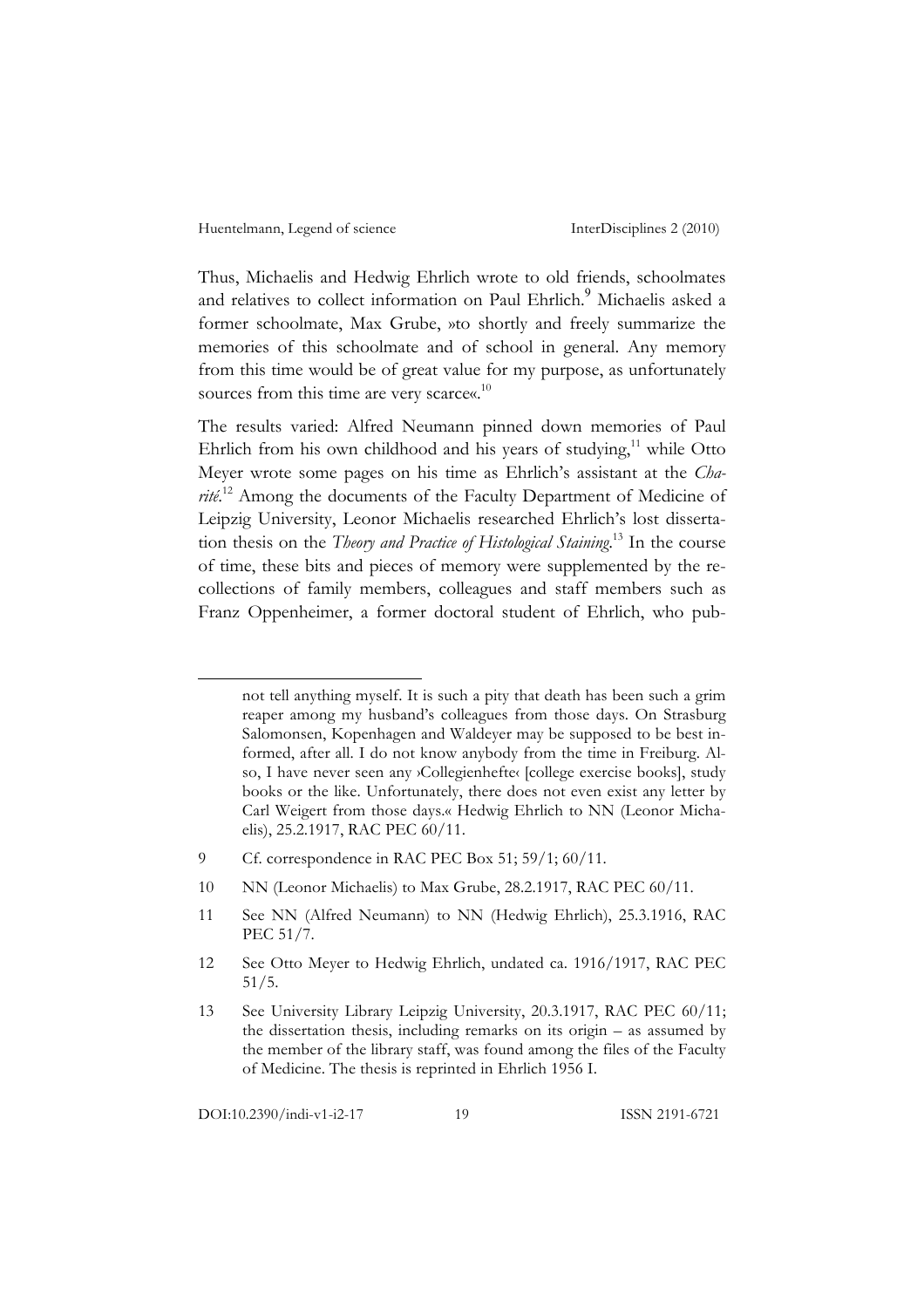lished a newspaper article on his experiences as Ehrlich's assistant,<sup>14</sup> Wilhelm Waldeyer-Hartz wrote his memoirs during the war including some passages on Ehrlich,<sup>15</sup> Anna Knoche, Paul Ehrlich's sister, remembered her brother's childhood, youth and years as a schoolboy and student.<sup>16</sup> The history of his ancestors and parents was reconstructed from family documents, <sup>17</sup> and a nephew of Paul Ehrlich started to reconstruct the broader family history (Knoche 1936). All these different memories were complemented by Hedwig Ehrlich, who recalled her life with her husband, looked through her diaries and letters<sup>18</sup> and wrote a report of their journey to Egypt.19 Moreover, the construction of Ehrlich's biography by collecting material profited from stories that had been published on the occasion of Ehrlich's 60<sup>th</sup> birthday, e.g. by his teacher Rudolf Tardy or his fellow student Carl Julius Salomonsen.<sup>20</sup>

These various biographical fragments came from different kinds of sources (oral narrations, excerpts from diaries, newspaper articles, excerpts from a biography, written reports) and therefore differed from each other. Furthermore, their content depended profoundly on the respective narrator as the source of the information. Heinrich Rosin, for

- 14 See reminiscence by Franz Oppenheimer, Vossische Zeitung, 4.7.1930, excerpt in RAC PEC 51/8.
- 15 Cf. Waldeyer-Hartz 1921. Waldeyer-Hartz had sent the manuscript to Paul Ehrlich.
- 16 »Material for a biography on Paul Ehrlich I. ancestors and parents II. school years – III. studenthood – memories of his sister«, RAC PEC 51/4.
- 17 Memories of Abraham Weigert, 1867, RAC PEC 51/16.
- 18 »Some time later I will also give you the travel reports on Egypt.« They were still with Hedwig Ehrlich's mother, Auguste Pinkus, and Hedwig would soon look for them, Hedwig Ehrlich to NN (Michalis), 24.9.1916, RAC PEC 60/11.
- 19 Cf. the report: »Journey to Egypt 1888-1889«, RAC PEC 51/12. The fragments of the diary on the journey to Egypt are found in RAC PEC Pack 1.
- 20 Cf. Tardy 1914; Salomonsen in Bäumler 1979: 41-45.

DOI:10.2390/indi-v1-i2-17 20 ISSN 2191-6721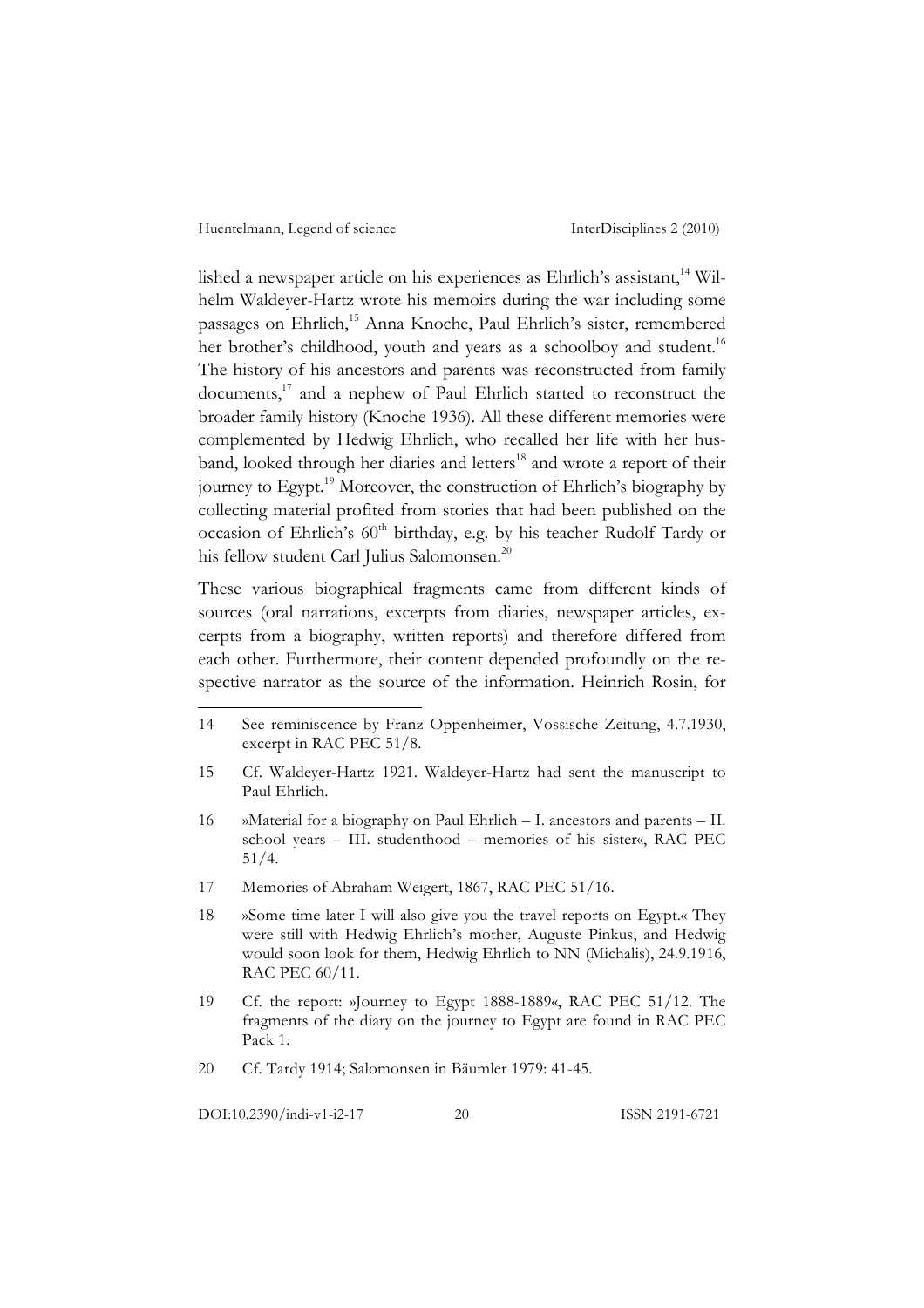example, was almost of the same age, had basically grown up with Ehrlich at his stepfather's boarding house and had attended school with him.<sup>21</sup> Still, his reaction to Hedwig Ehrlich's request was cautious: »Even I cannot tell much; it has been such a long time, and memories cannot be ordered to come. But I will prepare a paper where I will write down what might come back to my mind now and then; and this I will send to you then.« <sup>22</sup> In contrast to these painstaking remarks, *Hofrat* Max Grube, who had had only little contact with Ehrlich, boasted to have »a lively memory of [Ehrlich] as a young boy. He is still in my mind: small, with a comparatively big head showing reddish, slightly curly and always centreparted hair, and sitting in the first row.«<sup>23</sup> What is crucial is not that Grube remembered Ehrlich as a silent and keen student »who read for himself the most difficult Greek and Roman authors«, but that his recollections related to a time almost fifty years ago. It is therefore questionable to which degree these memories were more subjective than ›objective and how much of them was due to Grube's imagination.

#### **Ehrlich's early talent for chemistry**

Apart from his activity as a physician, Ehrlich also worked at the interface of biology, pharmacology and chemistry – which started to become institutionalized also as biochemistry and what Ehrlich called experimental therapy. Adolf Lazarus in his biography dedicated a chapter to »Ehrlich as a chemist«. Starting out from Ehrlich's early dye-analytical histological studies and his studies on chemotherapy, the contemporaries raised the question about the preconditions for his success. They assumed that Ehrlich must have had a particular talent for chemistry which belonged to his personality and qualified him for his special studies on chemistry and chemotherapy. Ehrlich supported this assumption by tel-

DOI:10.2390/indi-v1-i2-17 21 ISSN 2191-6721

<sup>21</sup> During his time at the Magdalenen-Gymnasium (ca. 1864-1872), Ehrlich lived as a boarder at the family Munck. The owner, »Professor« Munck, was Heinrich Rosin's stepfather, the two were almost brought up together.

<sup>22</sup> Heinrich Rosin to Hedwig Ehrlich, 15.12.1915, RAC PEC 51/10.

<sup>23</sup> Max Grube to NN (Leonor Michaelis), 10.3.1917, RAC PEC 60/11.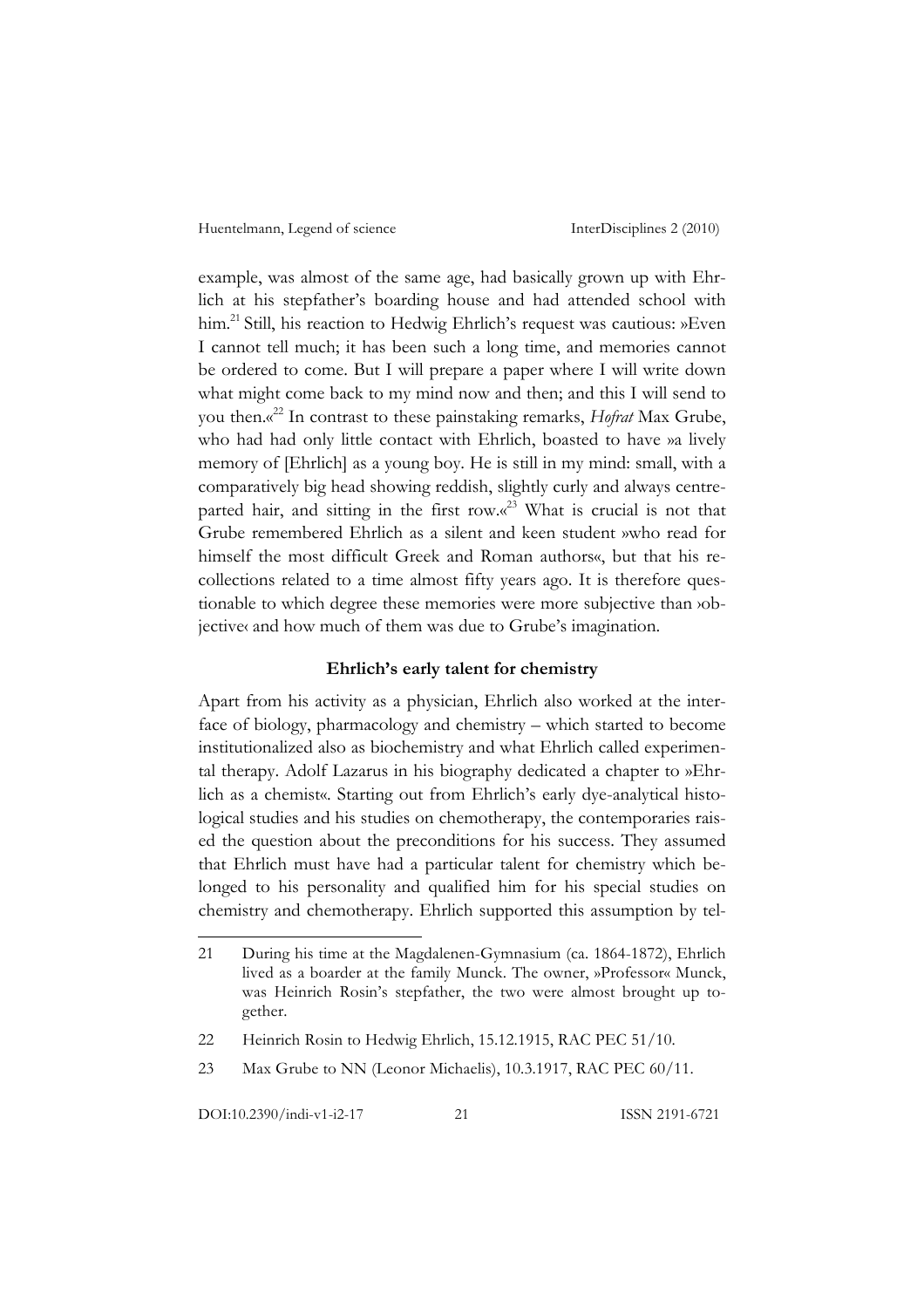ling anecdotes, saying that he was able to see chemical compounds with his inner eye. Another one of Ehrlich's anecdotes, which was also spread by his friend, Arthur von Weingart, is the biographical sketch introducing a commemorative publication dedicated to Ehrlich, telling that for his final grammar school exam on the subject »Life – a dream?« he had written an essay discussing »that life was based on ordinary oxidation, that even the activity of the brain was such a process, and that dreaming was a kind of oxidation, a kind of  $\beta$  brain phosphorescence. This essay by Ehrlich had been marked »insufficient«, so that he had had to pass an additional oral exam (Weinberg 1914: 3-4). In the construction process of biographies on Ehrlich, this particular talent for chemistry was supposed to be emphasized, as Hedwig Ehrlich explicitly asked about information on early chemical experiments in Ehrlich's childhood days or his time at school.

This »talent for the natural sciences« was said to have been inherited from his father's father, »a man who had much talent for natural sciences and who even at the age of ninety ex proprio studied the natural sciences in my small hometown and gave popular-scientific lectures«.<sup>24</sup> This grandfather had owned a huge library where Ehrlich stated to have read books on natural sciences at an early age. Hedwig Ehrlich and Leonor Michaelis in their letters to schoolmates asked for details then to be used as evidence for the alleged talent for chemistry.

Heinrich Rosin remembered »chemical experiments, the production of oxygen and the like«, as well as »all kinds of mixtures we produced in nutshells and donated to the gods as *ysacrifices«*.<sup>25</sup> *Sanitätsrat* Seidelmann, however, who during *Oberprima* (final school year in Germany) often had been sitting next to Ehrlich, stated that he did not know about chemical studies during Ehrlich's years in school. He reported that they had been talking about other things on their way home from school.<sup>26</sup>

<sup>24</sup> Paul Ehrlich to Christian Herter, 10.7.1909, RAC PEC 1/17.

<sup>25</sup> Rosin to Hedwig Ehrlich, 4.12.1915, RAC PEC 51/10.

<sup>26</sup> Sanitätsrat Seidelmann to Rudolf Tardy, 12.12.1916, RAC PEC 60/11.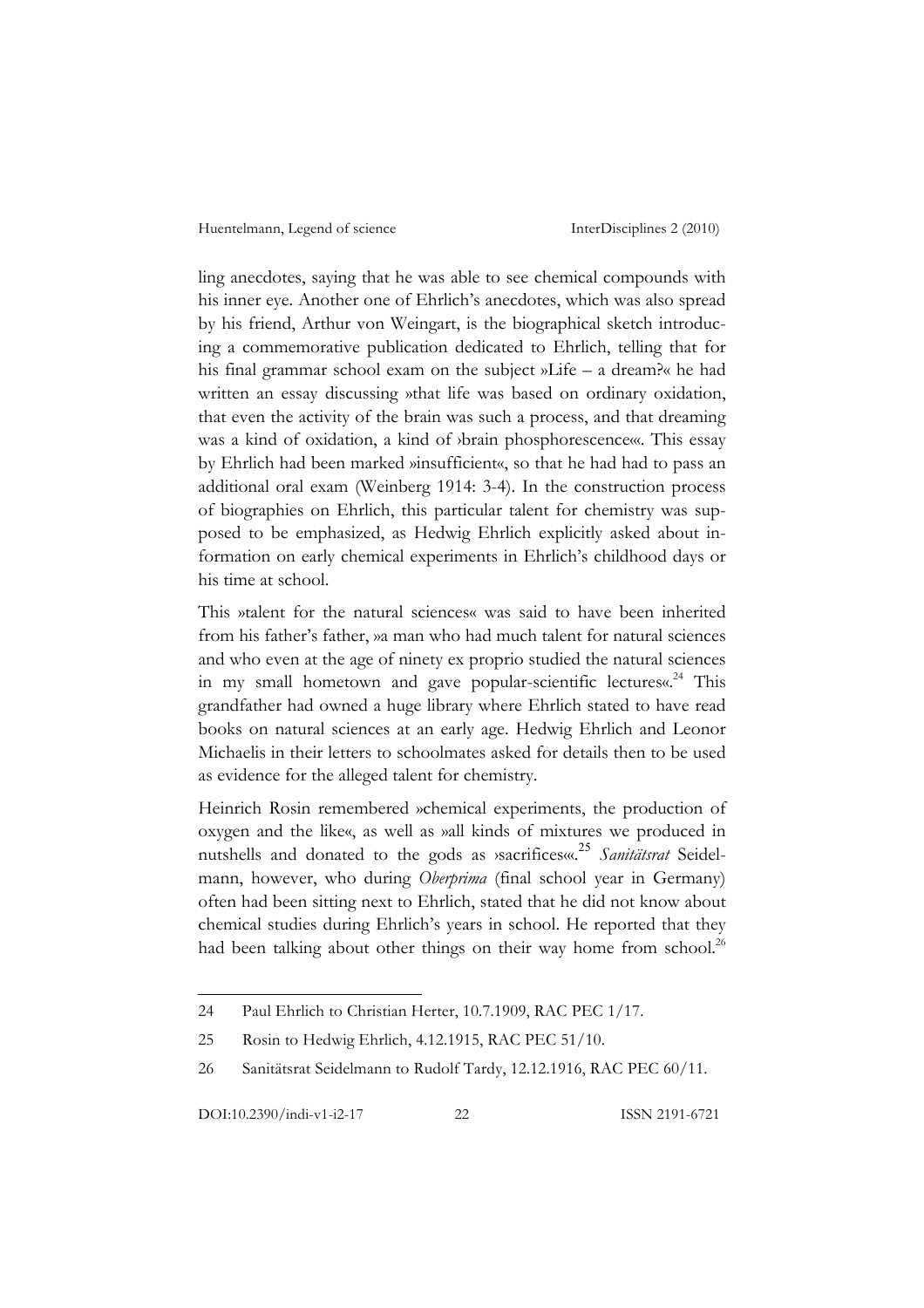Also G. Neisser, brother of Albert Neisser, a close schoolfriend who died only one year after Ehrlich, was not able to provide the desired information. His brother obviously had not reported on early influences which might have directed Ehrlich towards the natural sciences, particularly to chemistry.<sup>27</sup> Major Noack proved to be a failure, too: »In my memory, P. E. was a somewhat delicate, modest, very keen and gifted man, whom I liked very much personally. I was never close to him, as he lived a very secluded life. We did know that he was interested in a variety of matters, but I do not remember that chemistry was one of them.« 28

By presenting instances of early chemical experiments during Ehrlich's years as a schoolboy, Hedwig Ehrlich and her supporters were interested in providing evidence for Ehrlich's early talent for and preference of the natural sciences. However, to prevent this from being disqualified as children's games and to make it appear a serious and thought-out matter, they had people search for the ominous exam essay. They were able to win over Rudolf Tardy for the investigation,<sup>29</sup> Ehrlich's former teacher. Besides, Tardy asked Noack and Neisser about the essay, but only received negative answers: »Also, I do not know anything about Ehrlich in his examination essay having interpreted life as a chemical process in the brain. Thus I am sorry for not being able to contribute anything in this respect to the intended biography on  $E.\vec{s}^3$  Although Neisser was not able to make any statements on the examination essay, too, he did further research.<sup>31</sup> Even Adolf Lazarus, one of Ehrlich's former staff members, was not able to provide the desired information: »He himself has found such anecdotes only in newspaper articles.« However, Neisser was successful with *Kommerzienrat* Ernst Schwerin: »On the other hand, Ehr-

- 30 Major Noack to Rudolf Tardy, 11.1.1917, RAC PEC 60/11.
- 31 G. Neisser to Rudolf Tardy, 8.1.1917, RAC PEC 60/11.

DOI:10.2390/indi-v1-i2-17 23 ISSN 2191-6721

<sup>27</sup> G. Neisser to Rudolf Tardy, 8.1.1917, RAC PEC 60/11.

<sup>28</sup> Major Noack to Rudolf Tardy, 11.1.1917, RAC PEC 60/11.

<sup>29</sup> Rudolf Tardy had been asked to do the research work, Leonor Michaelis to Hedwig Ehrlich 1.1.1917, RAC PEC 60/11.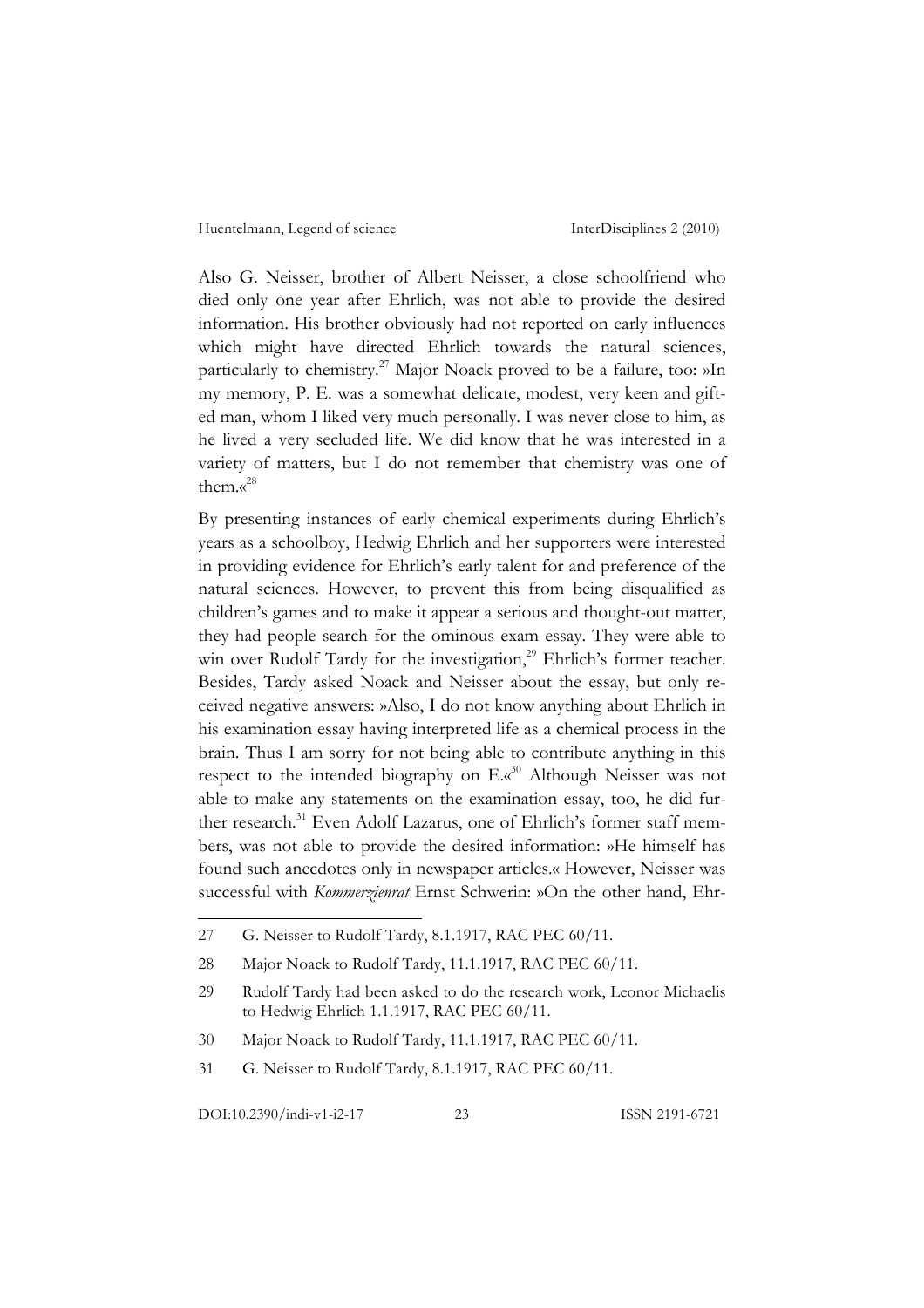lich's son-in-law, […] confirms that often his father-in-law had told with a laugh that for his examination essay he had interpreted dreams as brain phosphorescence. Ehrlich had been interested in chemistry as early as in his time at Strehlen, and in those days he had been mixing all kinds of styling gel.«<sup>32</sup> Finally, Tardy went back to the original place, to the Magdalenen-Gymnasium in Breslau, and asked a former teacher whether he could look for Ehrlich's examination essay – without success, since the result was »= 0«, as Michaelis had once summarized the research results.<sup>33</sup> The essay could not be found, but indeed they could find evidence that the written exam – whatever it was written about – had been marked »insufficient«, so that Ehrlich had had to pass an oral examination.34 Arthur Weinberg, director of the chemical company Leopold Cassella & Co. in Frankfurt and a close friend of Paul Ehrlich, during the war serving as a major at the *Kriegsamt* (War Office), who had been contacted because he had told this anecdote in his biographical sketch, knew about it only from Ehrlich's own narrations. He »even quoted some sentences he still remembered, and because his memory is very good, as you know, I do not doubt that these sentences were literal/really historic.« Weinberg presumed that the headmaster had made the essay disappear to not compromise Ehrlich.<sup>35</sup> All this correspondence and efforts had – in the midst of the troubles of the First World War – produced only marginal results.

## **Paul Ehrlich** *post mortem* **– the (hi)stories of biography(ies) on Paul Ehrlich**

The biography by Leonor Michaelis and Felix Pinkus was never written. Nevertheless, above quoted Adolf Lazarus wrote a small volume for the *Meister der Heilkunde* (Masters of Medicine)-series, which was published in

<sup>32</sup> G. Neisser to Rudof Tardy, 15.1.1917, RAC PEC 60/11.

<sup>33</sup> As a final account: Leonor Michaelis to Hedwig Ehrlich, 1.1.1917, RAC PEC 60/11.

<sup>34</sup> Krause to Rudolf Tardy, 8.2.1917, RAC PEC 60/11.

<sup>35</sup> Arthur von Weinberg, 4.3.1917, RAC PEC 60/11.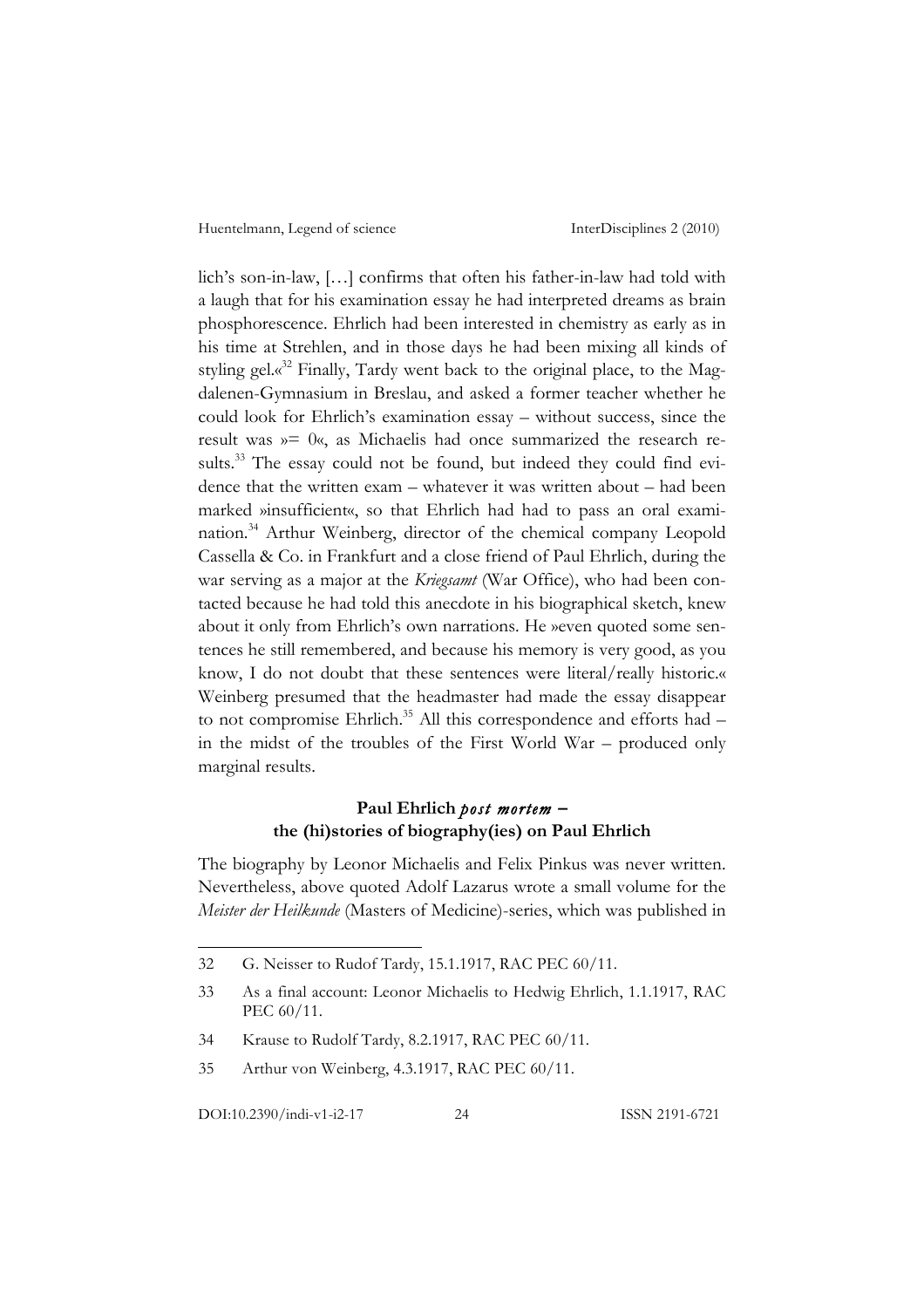1922 and was dedicated to Hedwig Ehrlich. Obviously, Lazarus had previously been talking to Hedwig Ehrlich and had included some personal anecdotes in his book (Lazarus 1922). More than any other, the biography by Martha Marquardt, Ehrlich's secretary, caused great sensation. In 1924 she had published a biography on the occasion of Ehrlich's 70<sup>th</sup> birthday, relating her boss's personal characteristics and his way of working (Marquardt 1924). After Ehrlich's death it had been Marquardt who had sorted his papers at the institute.<sup>36</sup> Her book was met with approval by Hedwig Ehrlich, who supported its publication. Georg Venzmer, too, when writing a biography of Paul Ehrlich in the 1930s, was allowed to see the biographical material collected by Hedwig Ehrlich, to whom he expressed his special thanks in the foreword (Venzmer 1948).<sup>37</sup>

The year 1933 marked the beginning of troublesome times for the Jewish Ehrlich family. Increasingly, Jews were discriminated and public life was cleared from the memories of Jewish scientists. The »Paul-Ehrlich-Strasse« in Frankfurt was renamed. With the Ehrlich family emigrating, the odyssey of his papers and the biographical material began: from Geneva to South America and finally to the United States. During the difficult times of exile, Paul Ehrlich's family again wished a biography that would meet their demands. Even more so as his widow and his children believed Ehrlich's heritage and reputation for his achievements in immunology and chemotherapy to be wiped out. Accordingly, his grandsons Günther and Hans-Wolfgang Schwerin, who were living in exile, planned a biography which, however, became rather a compilation of legends. A preliminary collection of notes included chapters such as: »Ehrlich's favorite quotations«, »Ehrlich as a martyr«, the »secret of bacteriologic war«, »Ehrlich and the Emperor«, »coach driver«, »absent-mindedness«, the »magician and on the magic of colours«, and many other keywords.<sup>38</sup>

DOI:10.2390/indi-v1-i2-17 25 ISSN 2191-6721

<sup>36</sup> Cf. the Martha Marquardt Collection in the RAC.

<sup>37</sup> A manuscript of the biography in RAC PEC 51/14. An evaluation of Venzmer's biography by Ehrlichs grandson, who found the biography »naive« in RAC PEC 59/1.

<sup>38</sup> Cf. »Notes on a Biography of Paul Ehrlich«, RAC PEC 59/1.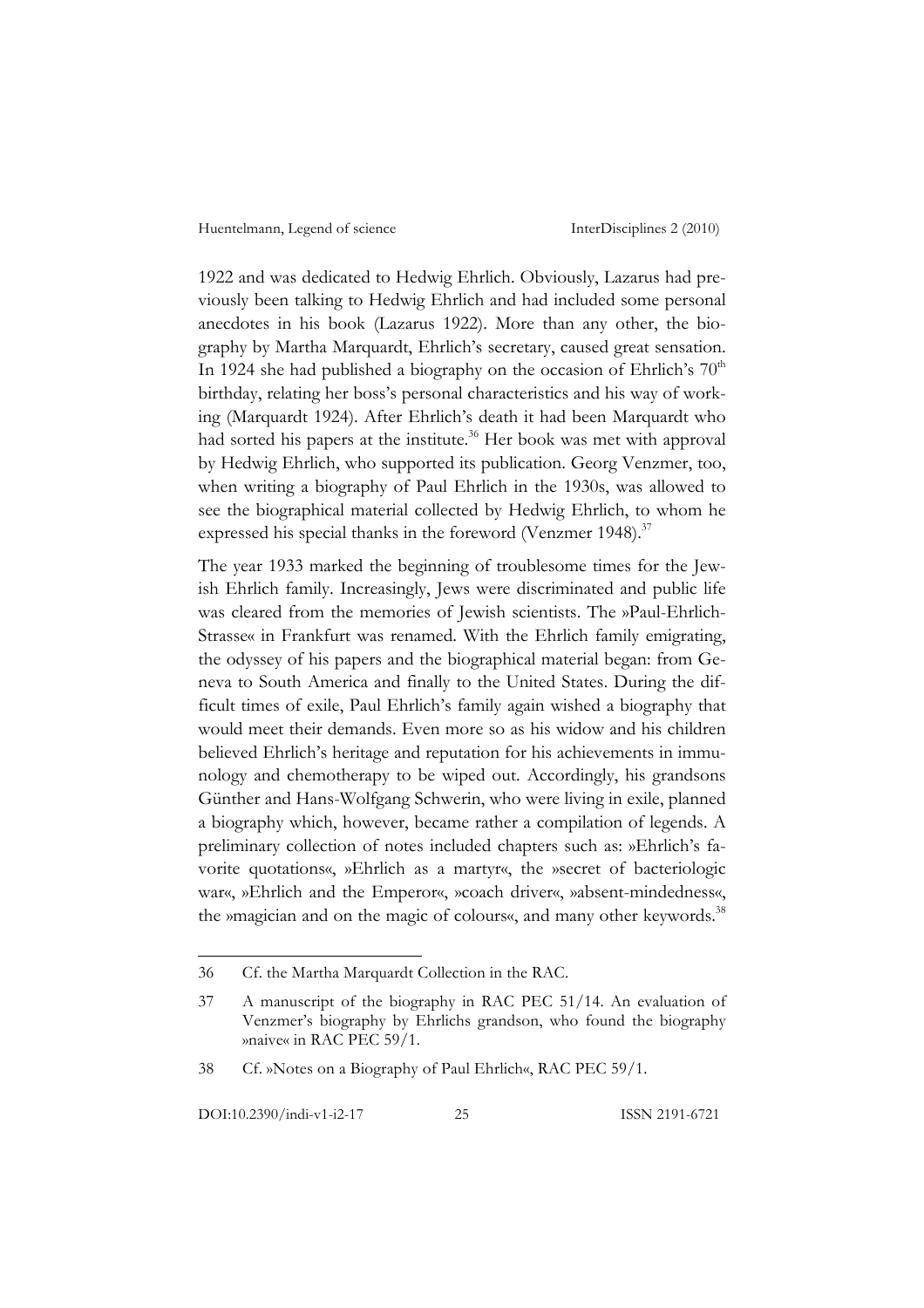One of the grandsons also noted: »the secret of the ingenious act of creation. Inspiration by music. I was able to see how he was ›moved‹ and carried away towards creative thought. Rythm. He always needed associative stimulation. Strongly associative, i. e. ingenious thinking.« 39

A biography from a similarly emotional perspective was written by a nephew of Paul Ehrlich, the physician Felix Pinkus, who had known Ehrlich also from their personal cooperation.<sup>40</sup> The troubles of the war and the post-war period as well as Felix Pinkus's death brought these plans to nought – neither Hans-Wolfgang and Günther Schwerin nor Felix Pinkus ever published their intended books. After all, another biography had perhaps become obsolete, since Martha Marquardt published a biography on Paul Ehrlich in 1949. She still owned a number of Ehrlich's letters, excerpts and copybooks. <sup>41</sup> In the years after the Second World War, two other biographies were published: one by Hans Loewe (1950) as part of a series called *Große Naturforscher* (Great Natural Scientists), the other one by Walter Greiling (1954), entitled: *Im Banne der Medicine* (Under the Spell of Medicine). The latter was published on the occasion of Ehrlich's 100<sup>th</sup> birthday in 1954. These early biographies as well as the US-American movie »Dr. Ehrlich's magic bullets«<sup>42</sup> presented a

<sup>39</sup> Fragments and copies of the biographical sketch are found in a number of boxes in RAC PEC.

<sup>40</sup> Cf. Ehrlich, Lazarus & Pinkus 1901.

<sup>41</sup> Marquardt 1949. The biography was funded, and Marquardt, who was then living in London, financed by Almroth Wright, a former British friend of Ehrlich; see also her personal papers, Martha Marquardt Collection in the RAC.

<sup>42</sup> The film was produced at Warner Brothers Studios and premiered in the US in 1940. The cast was of the finest quality, e.g. Edward G. Robinson in the role of Paul Ehrlich, and it was one of the most successful films of that year. The script was nominated for the Oscar. In 1945/1946, the film was shown at first at Austrian and then at German cinemas, under the title »Paul Ehrlich – Ein Leben für die Forschung«, cf. Lexikon 1995: 3008.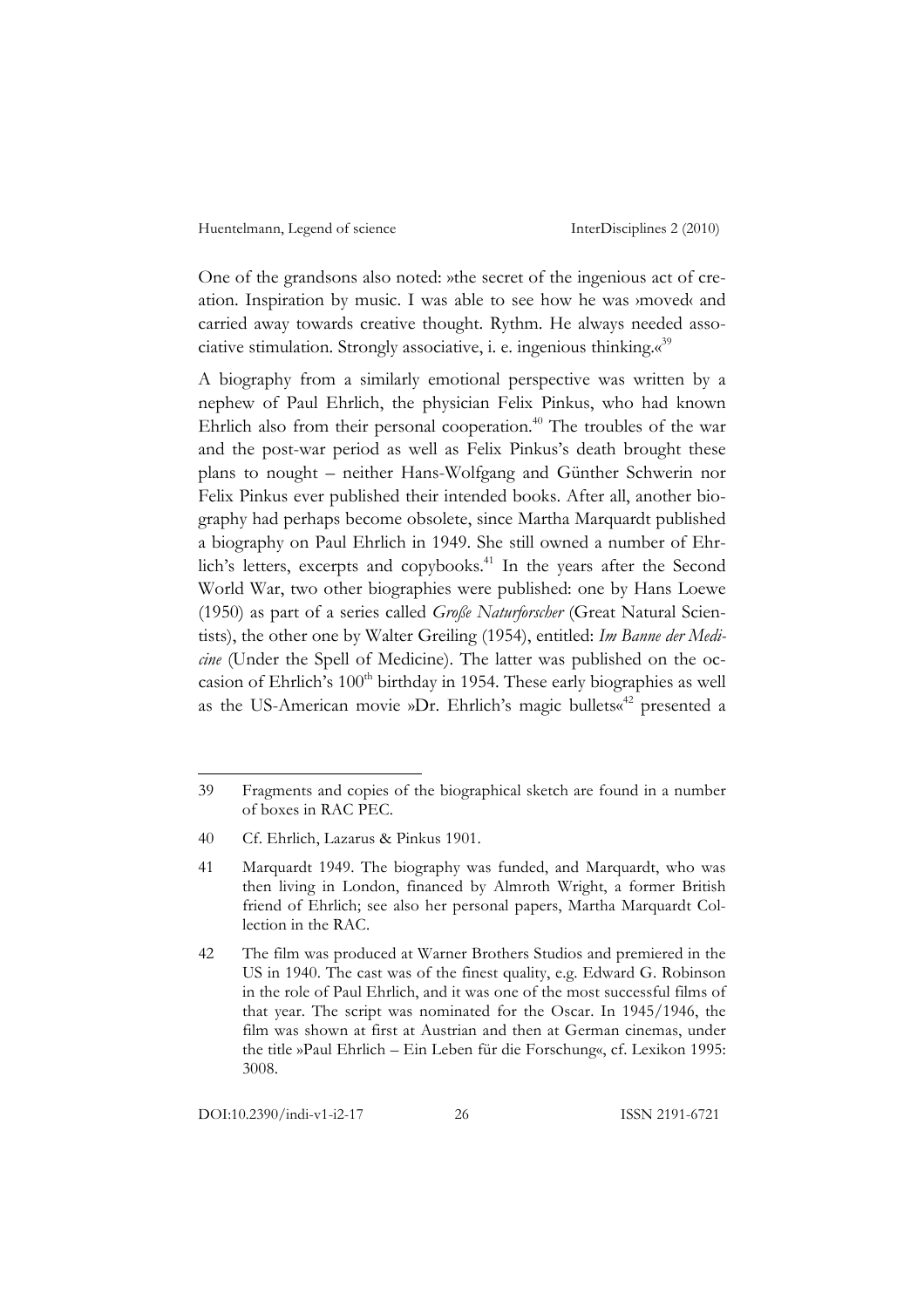number of anecdotes from the family's collection. One of these legends will shortly be recalled in the following paragraphs.

#### **The construction of Ehrlich's talent for chemistry**

During university vacations, Paul Ehrlich usually visited his family at Strehlen. Presumably he spent his summers with additional physiological and histological studies. Instead of guinea pigs, difficult to get and expensive to buy in the city, other rodents were found in abundance in the rural area of Silesia, even more so as Ehrlich had help. In retrospect, Alfred Neumann remembered that after the student's arrival a bunch of boys met in front of his parents' home to collect frogs, mice or other animals for him.43 Ehrlich dissected the creatures or used them for physiological experiments in a vacant kitchen room that had been converted into a provisional »laboratory«. Later his sister Anna Knoche reported on one such experiment: Ehrlich had stolen some pigeons from the family's pigeon loft and had injected dye into their brains, as a result of which their heads were said to have turned blue. In this kitchen laboratory, so the legend goes, Ehrlich did not only consolidate and trained the practical aspects of his medical studies but also produced different kinds of hair gel, creams and cough drops.<sup>44</sup>

There is a number of anecdotes on chemical experiments during Paul Ehrlich's childhood, youth and years as a student. Georg Venzmer made the vacant kitchen an »alchemist's laboratory« (Venzmer 1948: 17), Martha Marquardt described it as a »washhouse« where Ehrlich »brewed all kinds of little mixtures« (Marquardt 1951: 5). In Walter Greiling these anecdotes became even more colourful: Ehrlich classified stones but also beetles, butterflies and water animals according to his grandfather's books, and later, inspired by the narrations of his cousin Carl Weigert who was studying medicine, he had more animals collected.

<sup>43</sup> See the report by Alfred Neumann, RAC PEC 51/7.

<sup>44</sup> Memories of Anna Knoche, sister of Paul Ehrlich, RAC PEC 51/4.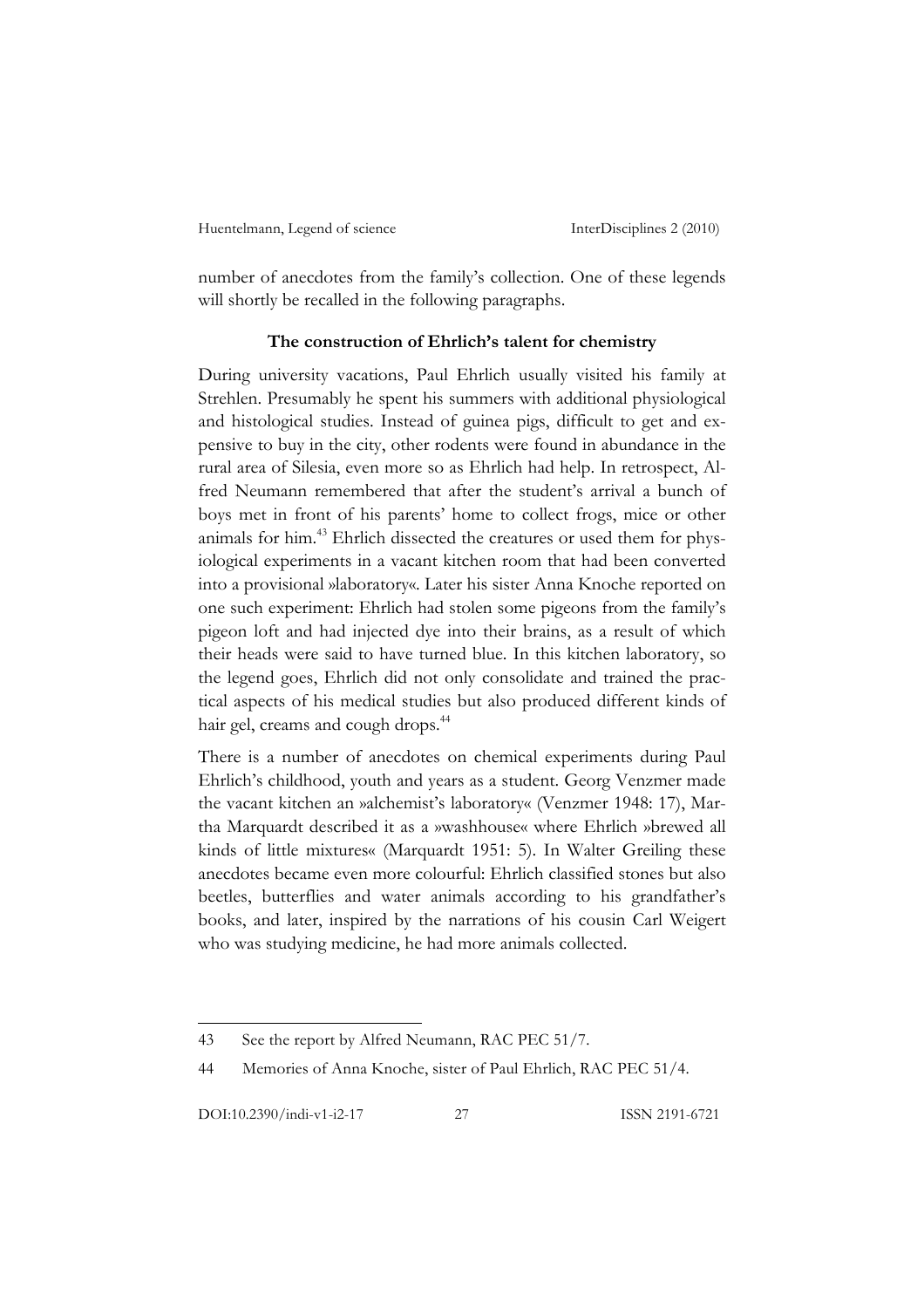He kept the animals in his mother's washhouse, in the vessels and washtubs he found there, and fed them daily, until one morning, when it was washing day, the maids were frightened by the swarming mass and started to cry, so that his mother had to intervene. From then on, an empty kitchen room on the first floor, which had not been used for years, was left to Paul Ehrlich. It was there where he established his laboratory. From the liqueur factory [the family held a licence for producing alcohol] he took what he needed, at the pharmacy he watched for hours how the receipts were made, how substances were crushed and mixed, how the many glass vessels contributed their powders and liquids. He asked to be given some vessels and their contents, and with them he filled the shelves of his laboratory which envying comrades called a ›devil's workshop‹ (Greiling 1954: 53-54).

Ernst Bäumler, who tried to write a rather documentary book, rejects these stories as »nice legends« »meant to give evidence to his early ingenuity«. Nevertheless, he mentioned anecdotes on how »little Paul« had established a laboratory in a former kitchen where he had experimented as much as he liked and had produced cough drops. Then, however, he connected these »legends« to Ehrlich's dye-therapeutical experiments during his medical studies (Bäumler 1979: 30-32).

Looking at the construction process of the biographies on Ehrlich, it becomes clear that these experiments were transferred from his years as a university student to his years as a schoolboy. Over the decades the legend was transformed to a story of young Paul continuing the chemical experiments he had started during his vacations when attending grammar school. But according to the retrospective reports by Alfred Neumann and Anna Knoche, these only sketchily mentioned vexperiments‹ can be dated to his years as a university student, not to his earlier education.<sup>45</sup> This chronological shift does not so much mark the correction of a detail of Paul Ehrlich's biography, but rather the backdating of his experi-

<sup>45</sup> Cf. the report by Alfred Neumann, RAC PEC 51/7 and the memories of Anna Knoche PEC 51/4.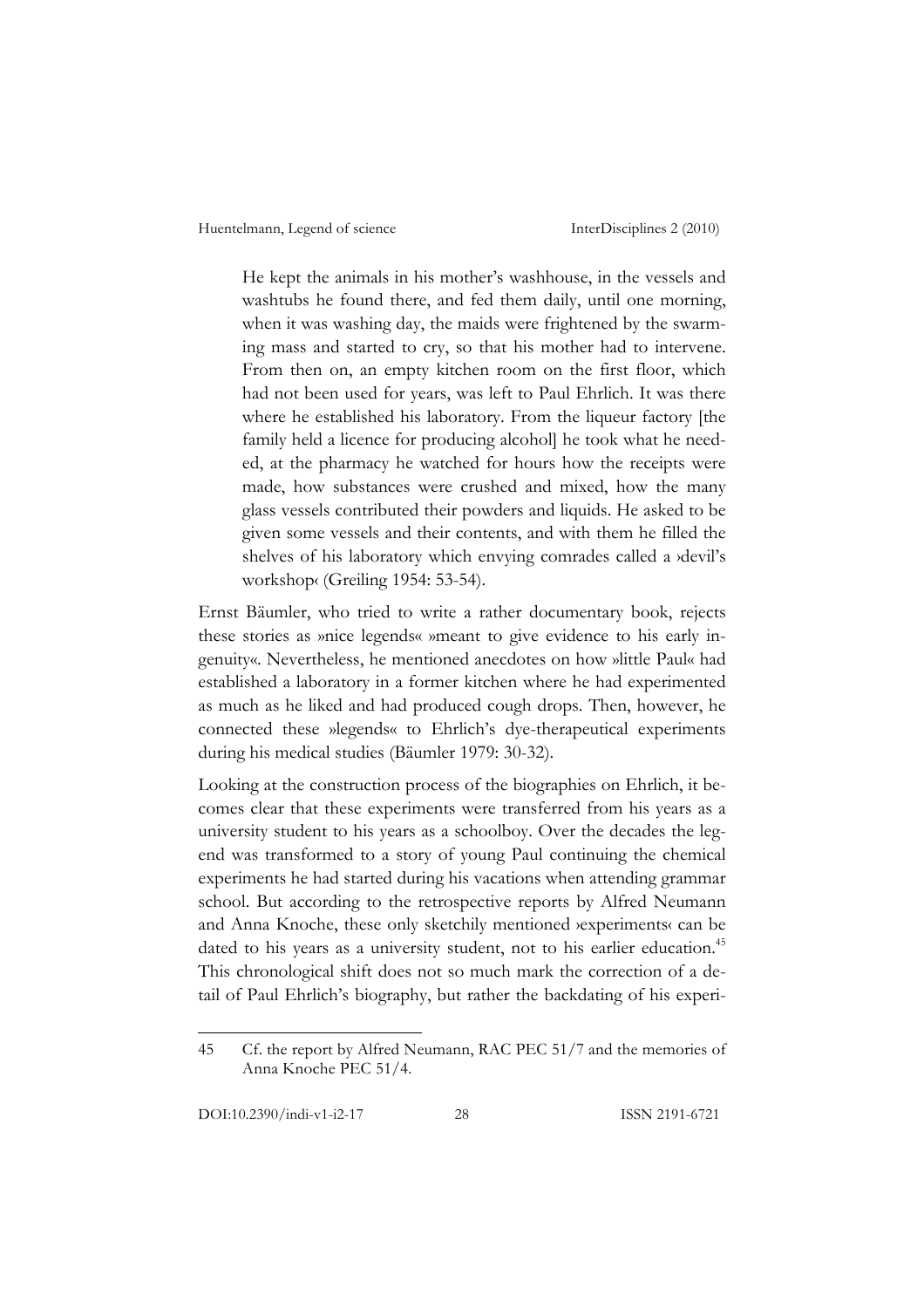ments to his schooldays illustrates exemplarily how specific characteristics were attributed to him. For Venzmer and Marquardt his early research represents Ehrlich's (ingenious) talent for the natural sciences which later only had to be further developed. Knowledge of chemistry or of the natural sciences achieved in the course of his life were projected on Paul Ehrlich as a young man. As a result, his career towards a Nobel Prize winner was explained as an unavoidable consequence of his early talent.

These legends and biographical fragments of young Paul's interests in the natural sciences and in his grandfather's library, his use of the kitchen as a laboratory, the vital colouring of pigeons, the production of mixtures as well as the misunderstood examination essay appear in all biographies. More or less colourfully depicted, the biographical legends produce an idea of Ehrlich who already as a child had shown an impressive talent for chemistry.<sup>46</sup>

DOI:10.2390/indi-v1-i2-17 29 ISSN 2191-6721

<sup>46</sup> A similar (re)construction of Ehrlich as a young man can be sketched by the example of his ›leadership role‹ as described by Marquardt. In the chapter on his time at grammar school in Breslau she describes that during holidays »the whole male youth of Strehlen« between seven and 16 years of age had been rallying around Ehrlich and that he had been roving around with the »whole bunch of boys«. They had made »all kinds of fun«, had collected mice and frogs, and Ehrlich had always been their leader. When they had been playing »highwaymen« there had sometimes been quarrels, in the context of which Ehrlich had »once been severely beaten«. »This may be supposed to have been some kind of little revenge of the physically stronger subjects on their spiritually superior leader [...], for his spiritual superiority which, however, did not change at all the love and adoration of all his followers […]. After all, all his life meant fighting. He did not put up with anything, could not stand injustice. He was always ready to defend himself and, if necessary, to attack.« With this »militant attitude« Ehrlich had been a child of his time – and of the historical space. Without a break, Marquardt changes from the »militant Ehrlich« – who, other than Emil Behring, had never served with the army or, as Robert Koch had done, had fought in the war – to the bad fate of his Silesian home region (Marquardt 1951: 6 f.). Probably as a result of the freedom of the author, Georg Venzmer mixed the various anecdotes beyond recognition and colours them with a grain of imagination. Young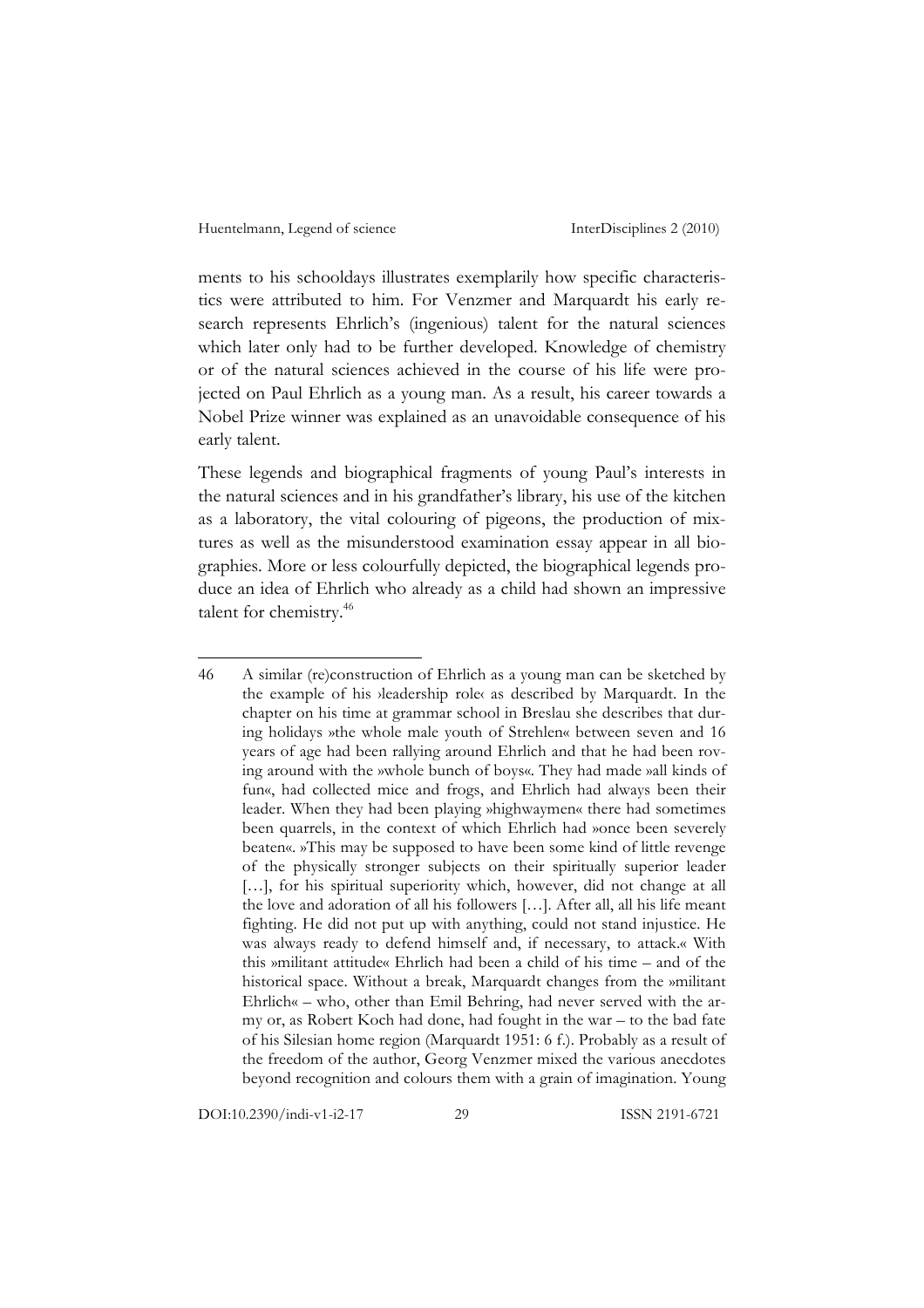### **Legend of science – external constructions by the nuclear and the academic family**

The construction of biographical legends raise a number of general questions. The first question aims at the biographies, at their authors and their sponsors. What was the constituents' interest, what the biographers' benefits? Hedwig Ehrlich as well as her grandchildren were interested in keeping the memory of Paul Ehrlich alive. Besides, all biographies on her husband refer to Hedwig Ehrlich herself: She would be less significant as Paul Ehrlich's widow if her husband and his good deeds were forgotten and, as a consequence, his significance declined. For this

Paul had not only been a »little natural researcher«, who already »when attending 4th form had the pharmacist make cough drops of his own design, he is also a real boy who knows well how to play and frolic around and who, notwithstanding all his modesty, is the leader of his little friends« (Venzmer 1848: 18).

Alfred Neumann's retrospect provides a more accentuated image of Ehrlich. Neumann's memory, who was seven years old then, starts when Ehrlich was 18 and already a university student. On vacation at Strehlen Ehrlich, »together with a teacher from the local school«, had initiated open-air games at regular intervals. Having initiated them, Ehrlich had been the leader when they were playing »knights« or »highwaymen«. »Otherwise, Paul led rather a secluded life during holidays. He was seldomly seen, on the other hand quite a number of thrilling stories was told about him […].« Neumann tells about the same games and fights as Marquardt and Venzmer do, for whom Neumann's memories must have served as a source. In Marquardt and Venzmer respectively the memories are given in different contexts, wrongly so the games and fights are placed in his childhood years, and Ehrlich is stylized as a young leader. However, the original source makes obvious that probably Ehrlich played the »leading role« because he was older than the others, being in his period of adolescence between youth and adult, because of his somewhat remote status as a university student as well as his contact to a teacher from the local *Bürgerschule*, and not at last because of his upper class status which made him somewhat different from the Strehlen ›village youth. Otherwise, in accordance with a number of other memories, Ehrlich is described as calm, reserved and leading a secluded life, cf. the report by Alfred Neumann, RAC PEC 51/7; and 60/11.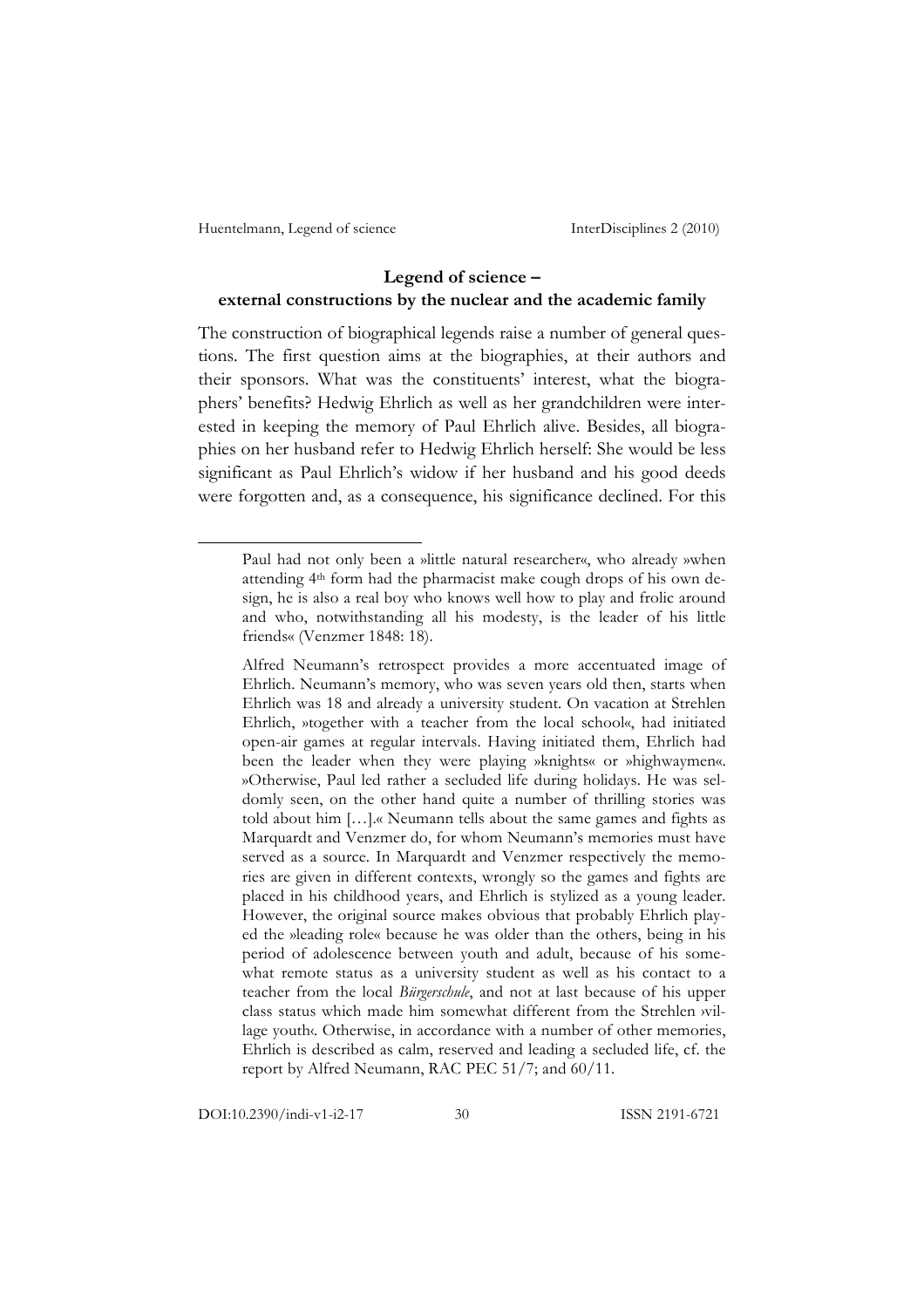reason she was personally involved in shaping the public memory of Paul Ehrlich. In my opinion, this motivation becomes particularly obvious in periods when the memory of Paul Ehrlich was threatened, e.g. after his death in 1915 and during the Nazi era. For Hedwig Ehrlich, the plans for a biography and its publication shortly after her husband's death may also have been some kind of mourning. This loss meant a personal, severe cut in her life, because as *Frau Geheimrätin* she had to redefine her role and to find new tasks – such as organizing a biography, and twenty years later, when the commemoration of Ehrlich was threatened to be erased, his family and colleagues attempted to raise his fame by means of a biography.

For me, it is particularly remarkable that the biographical material looks back to an odyssey of its own. Among the few things Hedwig Ehrlich was allowed to take with her when emigrating to Switzerland and later the US were letters (all the letters she had received as a bride as well as the here presented correspondence), official documents, newspaper articles and other memorabilia. On the one hand, remembering was a bitter emotion when in exile she was recalling past times by way of letters and excerpts from newspapers, on the other hand these documents meant comfort, and the memories of her former significance helped with compensating for the loss of status.47

It is also interesting to ask about the motivation of Leonor Michaelis, Adolf Lazarus, Martha Marquardt and the other biographers. These early biographers, who had had a personal relationship to Ehrlich, may have had reasons similar to those of Hedwig Ehrlich: by reminding to Ehrlich's achievements and describing his career they would also increase their own significance.

In his studies on different forms of capital, Bourdieu states that cultural capital is more or less connected to a certain person who has accumulated the scientific or cultural capital during his/her life, and that delegating this cultural capital is impossible (Bourdieu 1992: 55). Using the

<sup>47</sup> On this, see the correspondence with Felix Pinkus in the Pinkus Family Collection (RAC).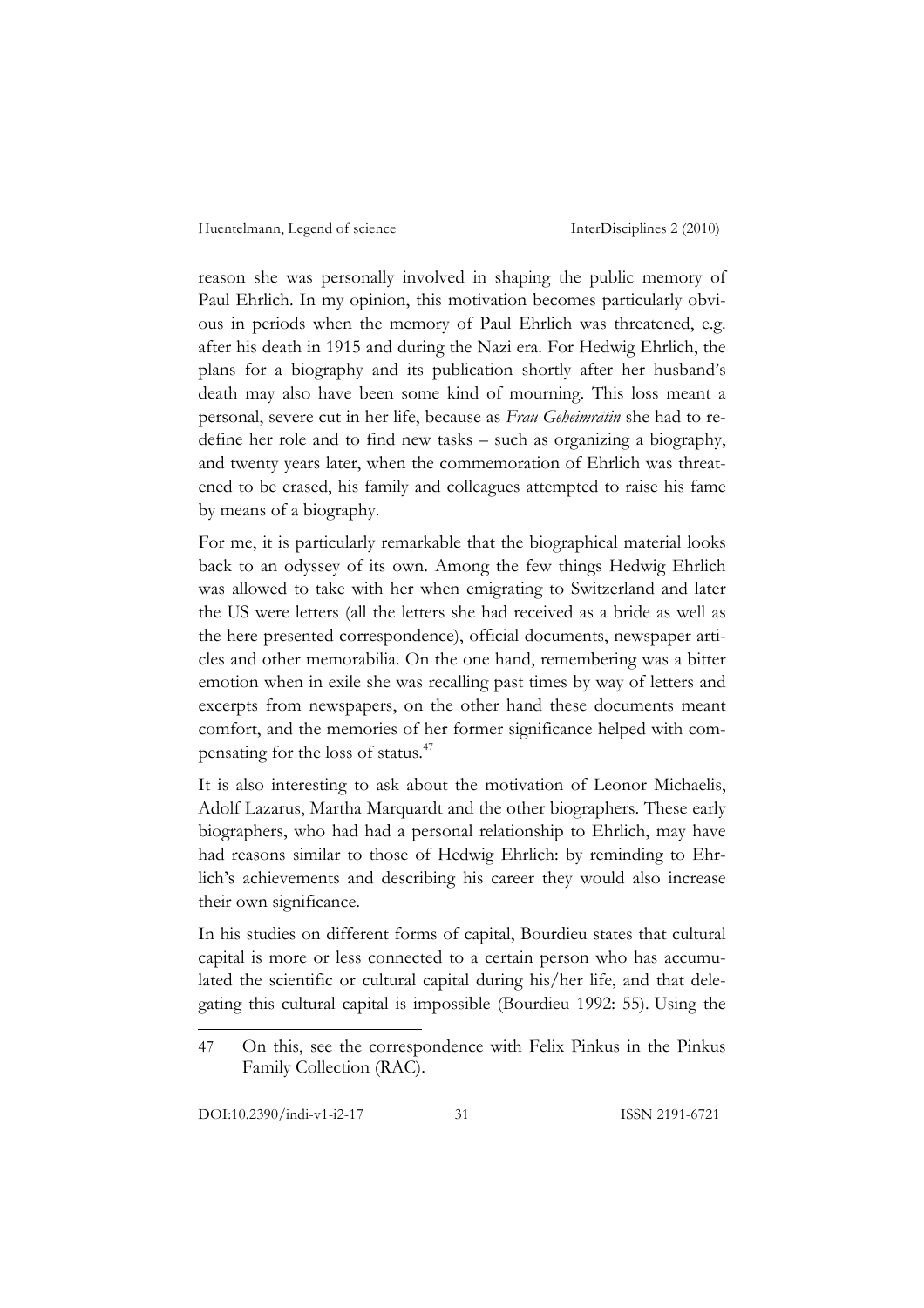example of biographers who write a biography of their teachers, scientific colleagues, companions or family members, it could be asked to what extent cultural capital could be transferred onto the biographer if the biographer has or had been in closer contact to the biographed person and thus by biographing the once (or still) known person this connection stays valives, and, in in some way, the fame of the biographed person rubs off on the biographer himself and if in so far, under these circumstances, the cultural capital of one person could be delegated or transferred to another. Nevertheless, even if one might doubt the delegation of cultural capital, without doubt the early biographers of Paul Ehrlich, who had had a personal relationship to him and the Ehrlich family as their supporter or initiator, had accumuled cultural capital by writing biographies<sup>48</sup> and keeping his memory alive.

Secondly, there are questions about the sources. It is remarkable how insistently biographical information was searched for during the difficult years of the war in 1916/1917. But how is this information to be judged? The requests for information about chemical experiments make us expect a certain answer and certain information. As a result, other memories might have been concealed and remained untold. Beyond this, all biographies are in some way a retrospective review of one's life. Contemporaries had a specific idea of Paul Ehrlich, the Nobel Prize winner. These images were retrospectively matched with appropriate childhood memories (e.g. of the hard-working student). In any case, the childhood memories were related to the later Paul Ehrlich, they were checked for their validity and, if necessary, rejected.

What can be remembered of an incident that happened fifty years ago, and in how far does this reflect a *yreak* past, in how far is it actually ›historical‹, as Arthur von Weinberg has it? As we have seen, the value of a statement depends on who provides the information and from the de-

<sup>48</sup> In some way all written biographies accumulate capital: beside the mentioned connex of accumulating cultural capital, scientific capital is accumulated if the biography is written in a certain academic context, and economic capital if the biography is written for the purpose of sale.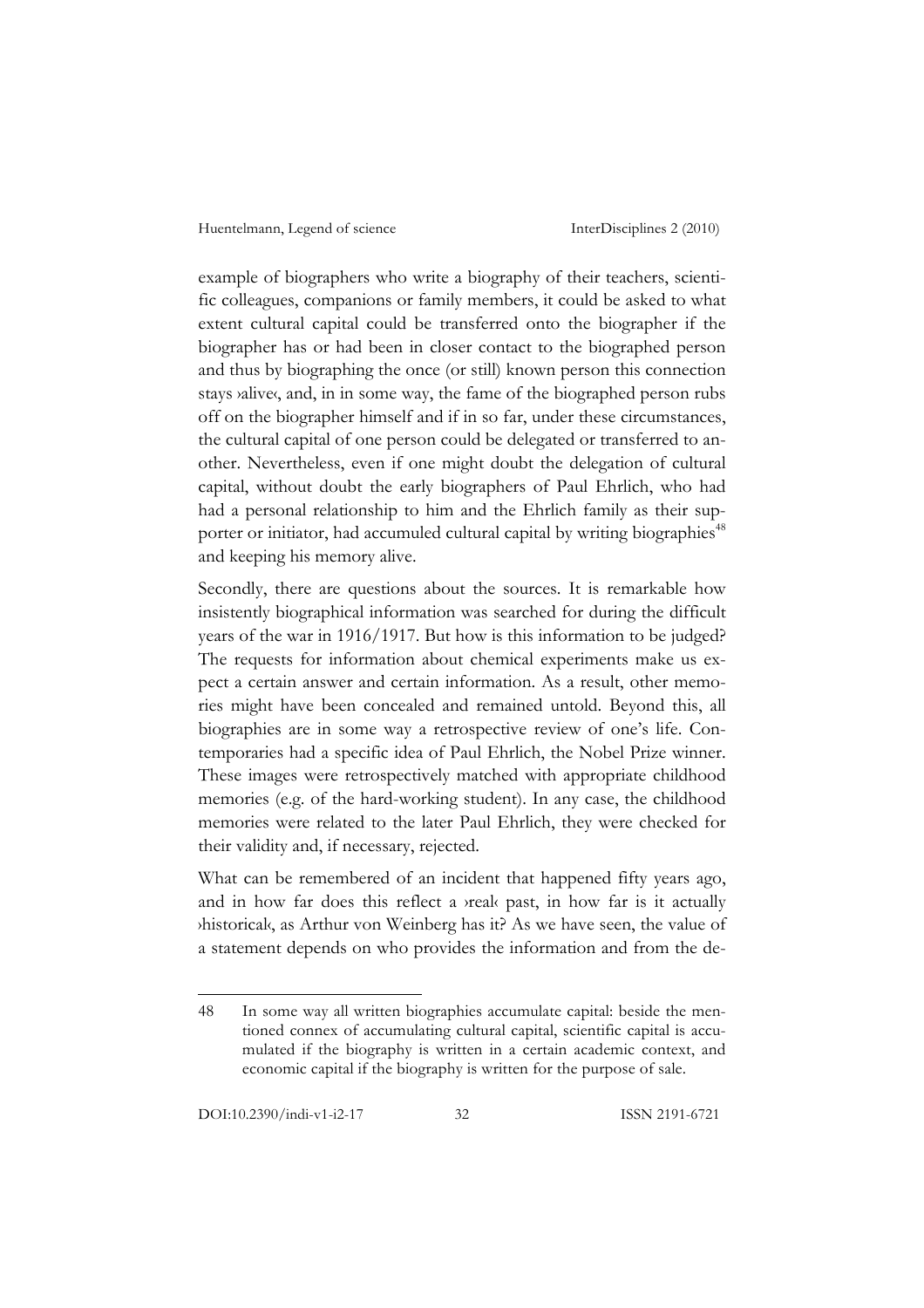gree to which he/she reflects on his/her own memories: Heinrich Rosin, who for many years had been living with Ehrlich day after day and who, while expressing doubts, tried to remember, will be judged differently from Max Grube, who was not close to Ehrlich but at once produced an image of Ehrlich in front of his inner eye.

The various reports were collected and served as a foundation for many biographies on Paul Ehrlich. In the course of this process the reports developed a life of their own. Each biographer staged the information differently and added details. For example, in the case of Walter Greiling's narration finally the reader cannot differentiate between the original report, the modifications resulting from Greiling's own imagination and his image of Ehrlich, and Greiling's personal experience that only later was projected on Ehrlich.

Precisely because of their lack of clarity the reports were more and more transformed to legends, because they recall events that had happened forty or fifty years ago. Their narrators recalled particular incidents which, after having been internalized, are told as having happened daily. The unique colouring of pigeons is changed into Ehrlich having coloured animals already as a young man. By way of individual legends it then became possible to construct a certain image. The longer ago, the more probable was it that the incident would become legendary. For Ehrlich's grandchildren, who had often heard these anecdotes and who had deeply internalized the legends into the family's (collective) memory, the series of legends fixed on record cards served as a basis for their intended biography. Single, supposedly typical incidents which the biographer may have experienced personally, such as Ehrlich's dye experiments, are meant to typically reflect a certain characteristic. Furthermore, every biographer looked at the sources from a different angle and enjoyed the freedom of the author. Most of Ehrlich's biographers used this freedom extensively. Often the reports, embellished to become legends, served for bridging gaps in the narration or to stage typical characteristics as legends. By way of the legend of his early talent for chemistry the image of the student and assistant physician is constructed, who via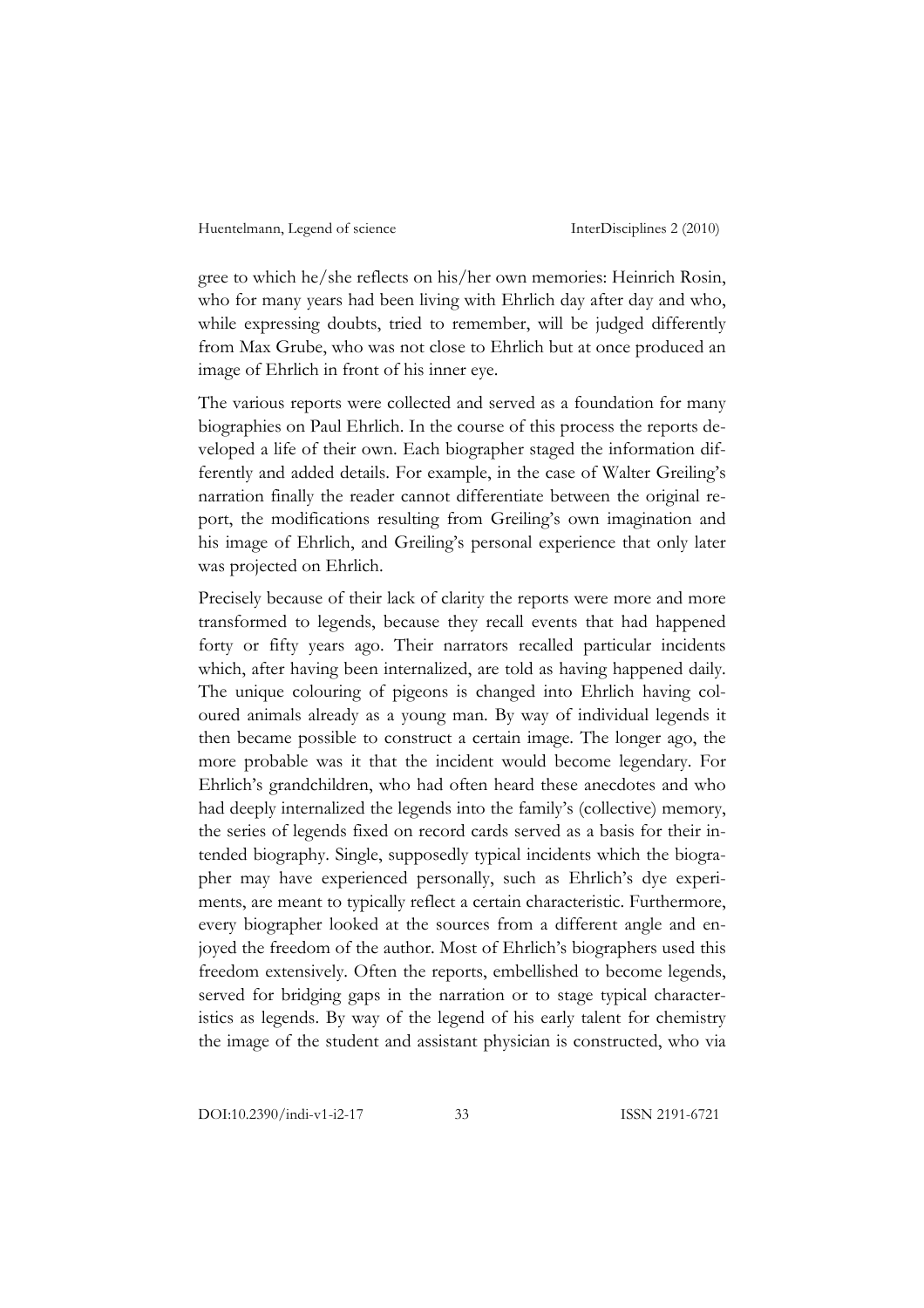dye-technological and chemotherapeutical experiments finally made a career as the creator of chemotherapy.

In some way, the writing of a biography is rather the construction of new life than the re-construction of somebody's life – no matter if it is an autobiography or a biography. By constructing and narrating the life of the biographed person, (former) hagiographic biographies highlighting the topos of a founding father, similar to the discourses of inventor or the narrative of a creator of a certain discipline, institute, therapeutic or research field, becomes a double meaning: the biographer becomes a creator of a new person himself: In the same way as Ehrlich is described as a creator, e.g. by his grandson or by Hans Loewe as a creator of chemotherapy, the biographer creates (invents or becomes the founding father/mother) a new, individual person who in some passages has only few things in common with the life of the biographed person.

My article is not meant to doubt Ehrlich's outstanding importance for the life sciences or his talent for chemistry, about the latter I could only speculate. The history of (published and unpublished) biographies shows how Ehrlich's talent and the narration of his career as a scientist was constructed from the various, purposefully researched reports. This particular talent for chemistry was more and more shifted to his childhood and therefore seemed to be *inherited*. While these legends cover gaps in the biographies, they were also used for making Ehrlich more human and at the same time – by way of making him more human – for superelevating him as a scientist. These legends were complemented by a number of others: his love for animals, his modest origins, his childishquirky behaviour and others more, on the whole resulting in an overall image of Ehrlich. The history of science as well as the popular biographies of scientists are for a good deal made of legends. Legends do not only serve as means of commemoration of the ›saints of science‹ but also as an illustration for complicated processes of scientific discovery.

DOI:10.2390/indi-v1-i2-17 34 ISSN 2191-6721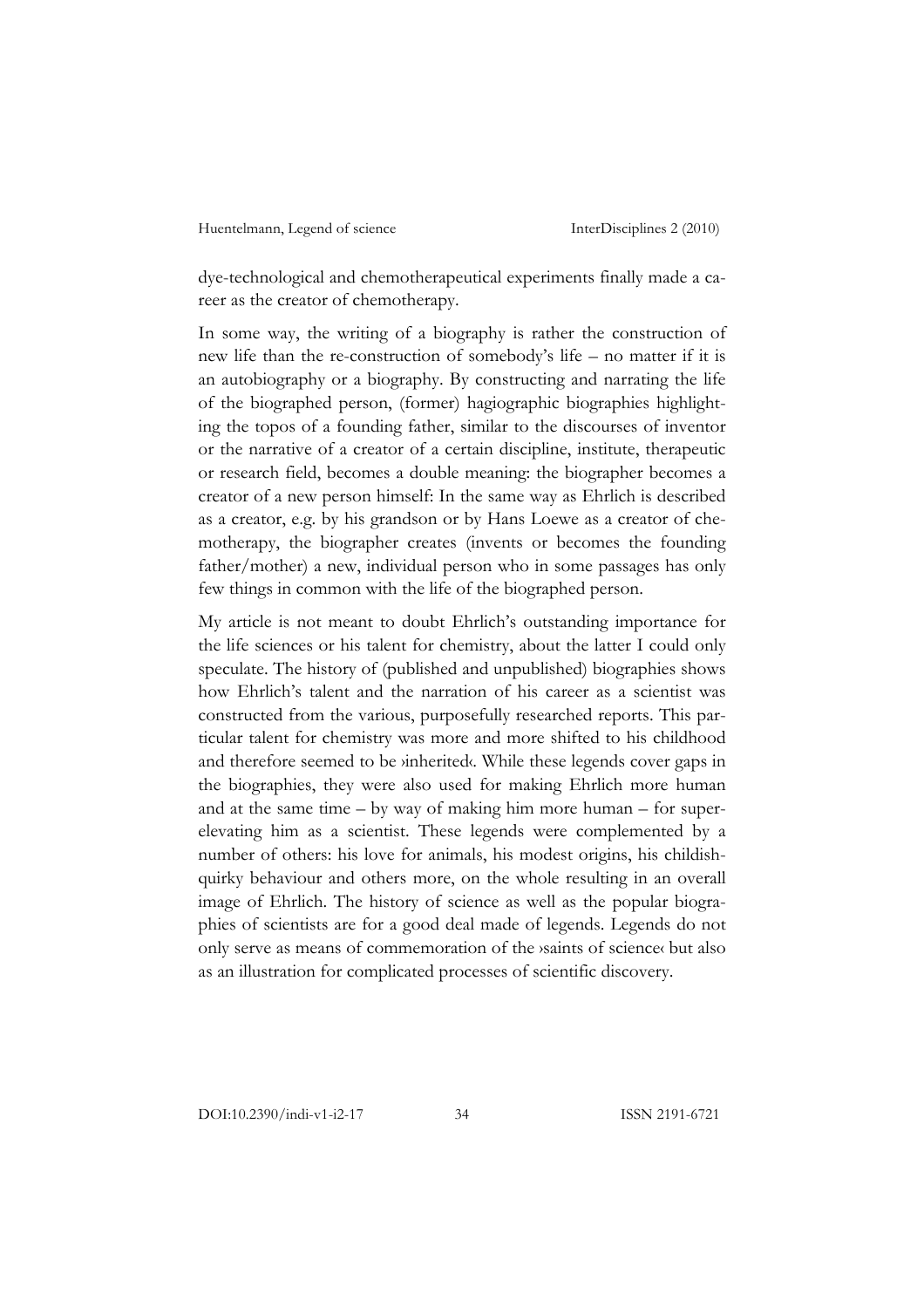#### **References**

Abir-Am, Pnina G. (ed.) 1999: *Commemorative practices in science. Historical perspectives on the politics of collective memory* (Osiris 14). Chicago

- Bäumler, Ernst 1979: *Paul Ehrlich. Forscher für das Leben*. Frankfurt
- Bourdieu, Pierre 1992: *Die verborgenen Mechanismen der Macht*. Hamburg
- Ehrlich, Paul 1956-1960: Collected Papers. 3 vols. London, edited by Fred Himmelweit

Ehrlich, Paul, Adolf Lazarus and Felix Pinkus 1901: Leukaemie, Pseudoleukaemie und Haemoglobinaemie. *Die Anämie. III. Abtheilung: Leukaemie, Pseudoleukaemie und Haemoglobinaemie*. 2nd ed. Vienna, edited by Paul Ehrlich and Adolf Lazarus

- Gradmann, Christoph 2003: Nur Helden in weißen Kitteln? Anmerkungen zur medizinhistorischen Biographik in Deutschland. *Biographie schreiben*. Göttingen, edited by Hans Erich Bödecker: 243-284
- Gradmann, Christoph 1998: Leben in der Medizin. Zur Aktualität von Biographie und Prosopographie in der Medizingeschichte. *Medizingeschichte. Aufgaben, Probleme, Perspektiven*. Frankfurt, edited by Norbert Paul: 243- 265
- Greiling Walter 1954: *Im Banne der Medizin. Paul Ehrlich Leben und Werk*. Düsseldorf
- Huentelmann, Axel C. 2011 (forthcoming): *Paul Ehrlich. Leben, Forschung, Ökonomien, Netzwerke*. Göttingen
- Klein, Christian 2006: Zwischen Quelle und Methode. Zum Verhältnis von Medizin und Biographie. *BIOS* (19): 5-15
- Knoche, Gerd 1936: Paul Ehrlichs Ahnen. *Jüdische Familien-Forschung* (12), Issue 41: 734-737
- Kußmaul Adolf 1902: *Jugenderinnerungen eines alten Arztes*. 5. ed. Stuttgart
- Lazarus, Adolf 1922: *Paul Ehrlich* (Meister der Heilkunde 2). Wien
- Legout, Sandra 1999: *La famille Pasteurienne. Le personnel scientifique permanent de l'Institut Pasteur de Paris entre 1889-1914*. Diss. phil. Paris 1999

Lexikon 1995: *Lexikon des internationalen Films*. Vol. L-N. Reinbek

DOI:10.2390/indi-v1-i2-17 35 ISSN 2191-6721